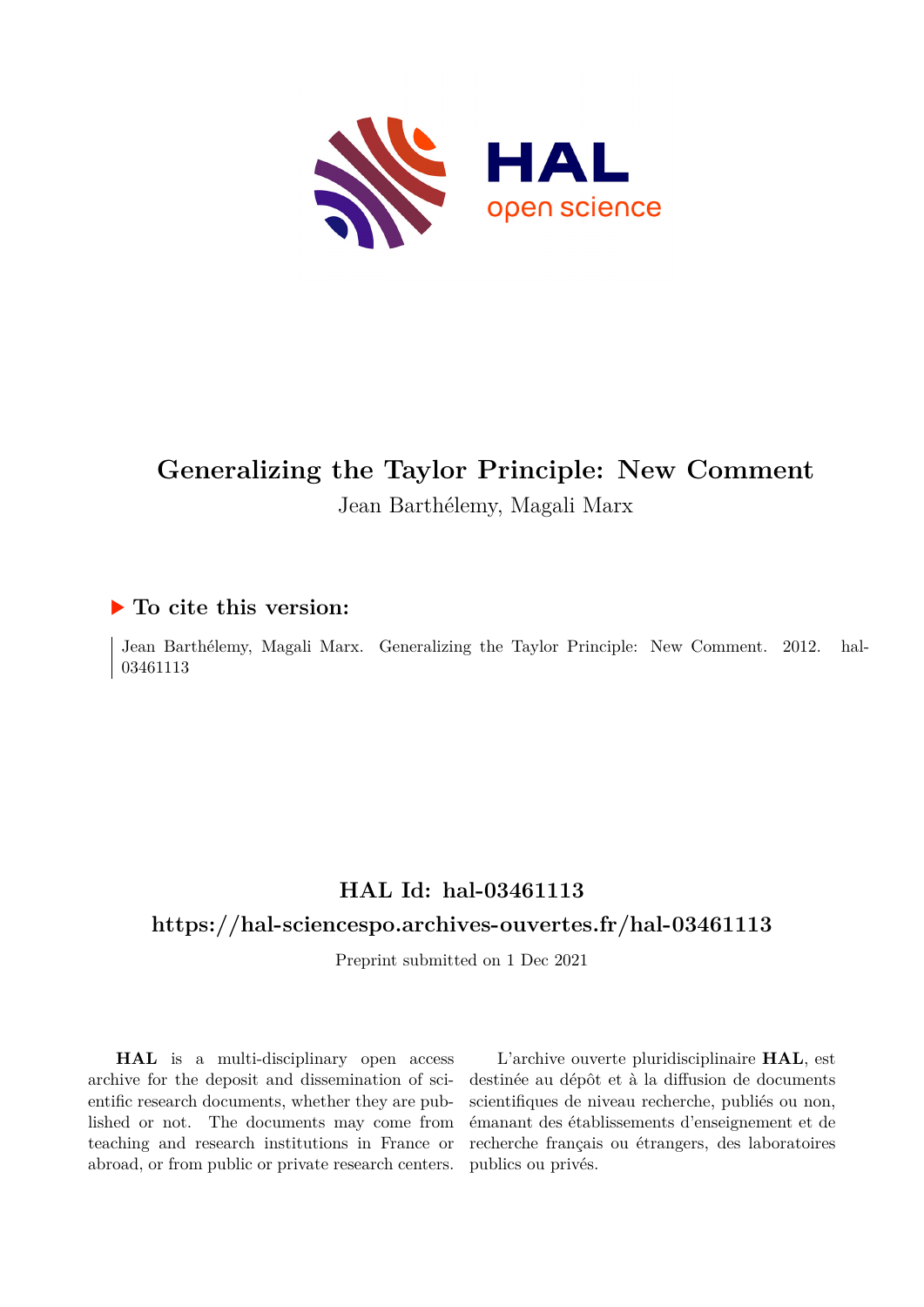DOCUMENT DE TRAVAIL N° 403

#### **GENERALIZING THE TAYLOR PRINCIPLE:**

 **NEW COMMENT** 

Jean Barthélemy and Magali Marx

October 2012

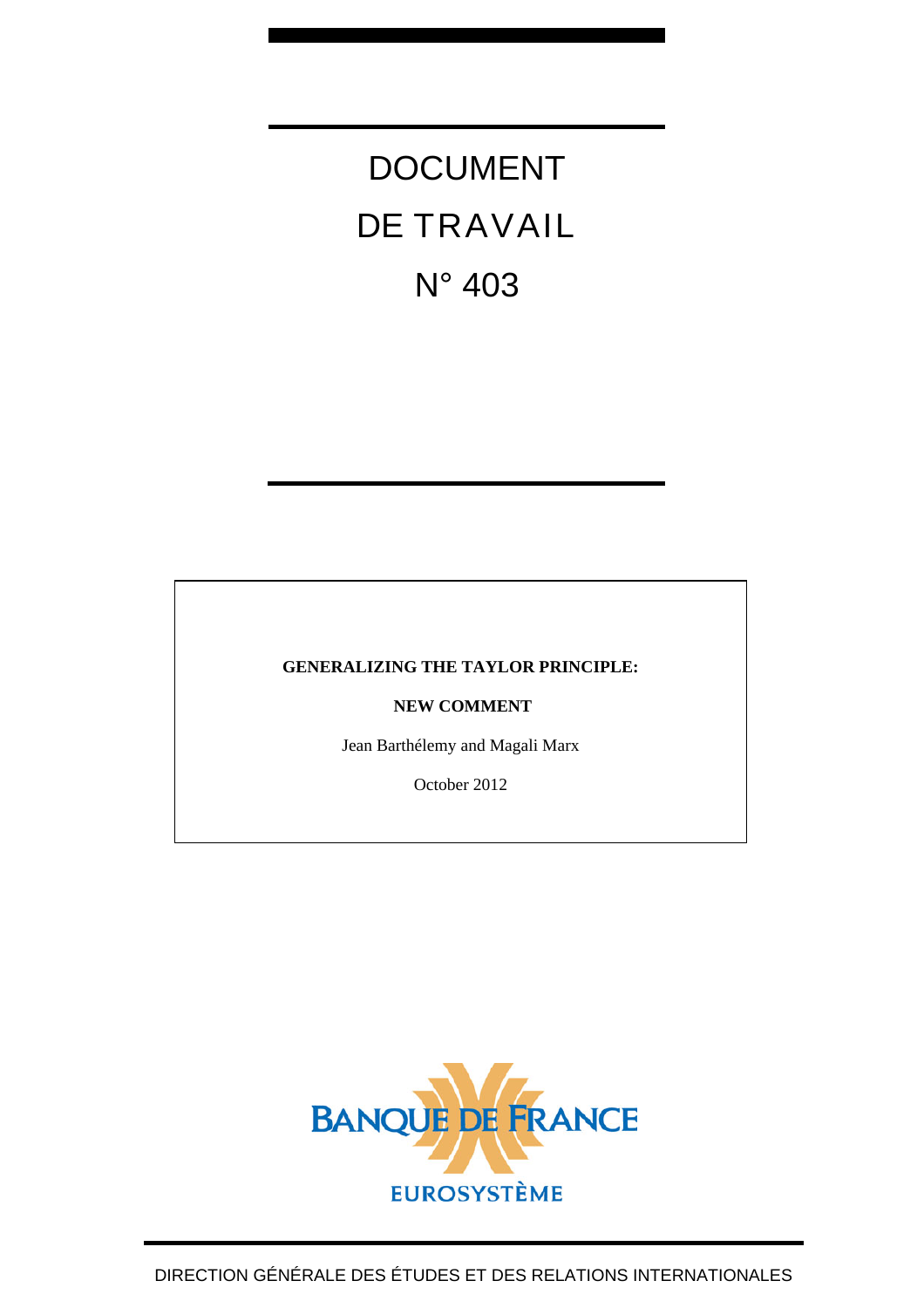### DIRECTION GÉNÉRALE DES ÉTUDES ET DES RELATIONS INTERNATIONALES

#### **GENERALIZING THE TAYLOR PRINCIPLE:**

#### **NEW COMMENT**

Jean Barthélemy and Magali Marx

October 2012

Les Documents de travail reflètent les idées personnelles de leurs auteurs et n'expriment pas nécessairement la position de la Banque de France. Ce document est disponible sur le site internet de la Banque de France « [www.banque-france.fr](http://www.banque-france.fr/) ».

Working Papers reflect the opinions of the authors and do not necessarily express the views of the Banque de France. This document is available on the Banque de France Website "[www.banque-france.fr](http://www.banque-france.fr/)".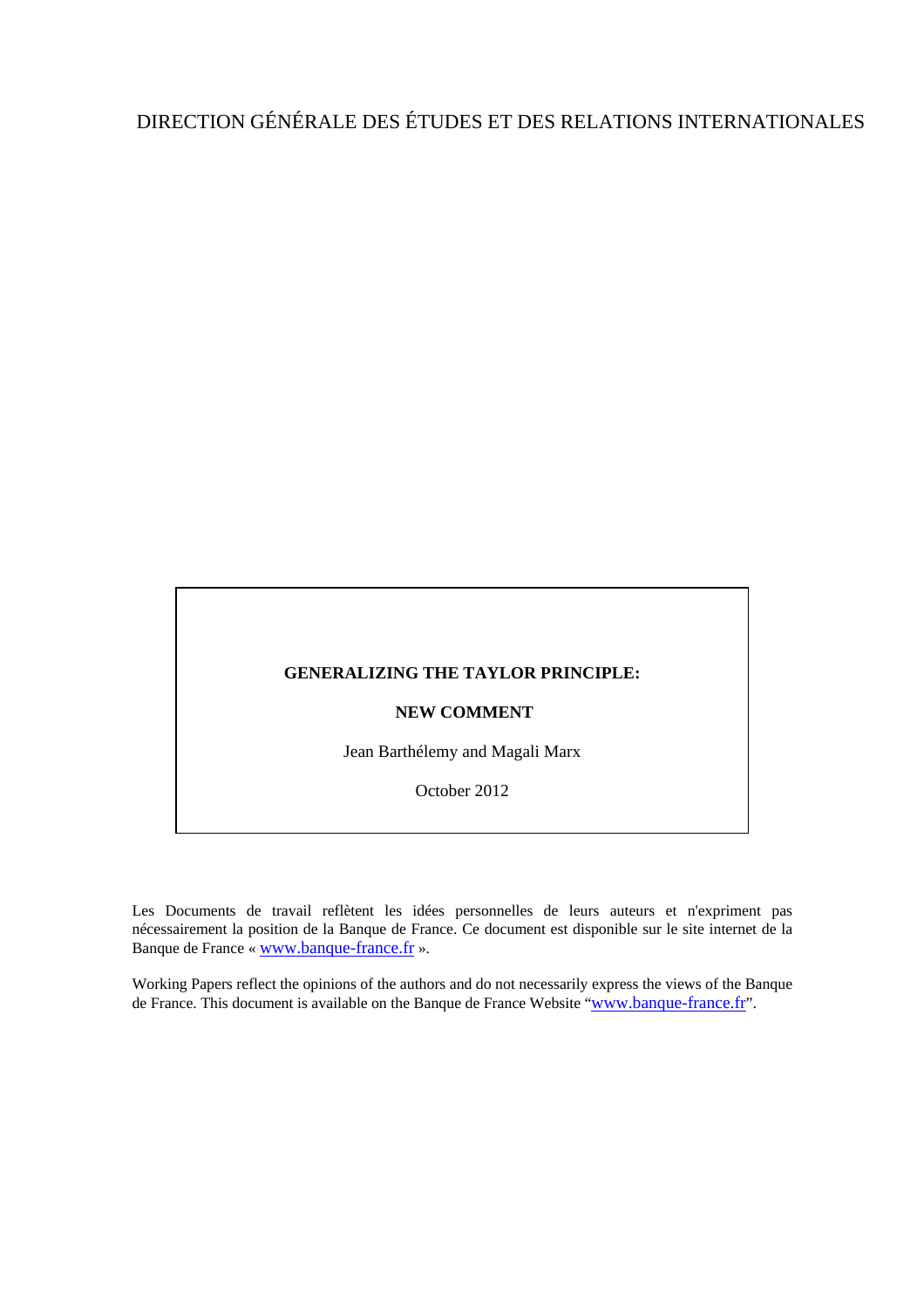## Generalizing the Taylor Principle: New Comment<sup>∗</sup>

Jean Barthélemy Magali Marx

<sup>∗</sup>Barth´elemy: Banque de France, 39 rue des Petits Champs, 75001 Paris. Email: jean.barthelemy@banquefrance.fr. Marx: Banque de France, 39 rue des Petits Champs, 75001 Paris. Email: magali.marx@banquefrance.fr. We thank Eric Leeper, Dan Waggoner and Tao Zha for stimulating discussions. We are also grateful to Klaus Adam, Pamfili Antipa, Christian Hellwig and François Velde for their very helpful comments on this paper. The views expressed in this paper do not necessarily reflect the opinion of the Banque de France. All remaining errors are ours.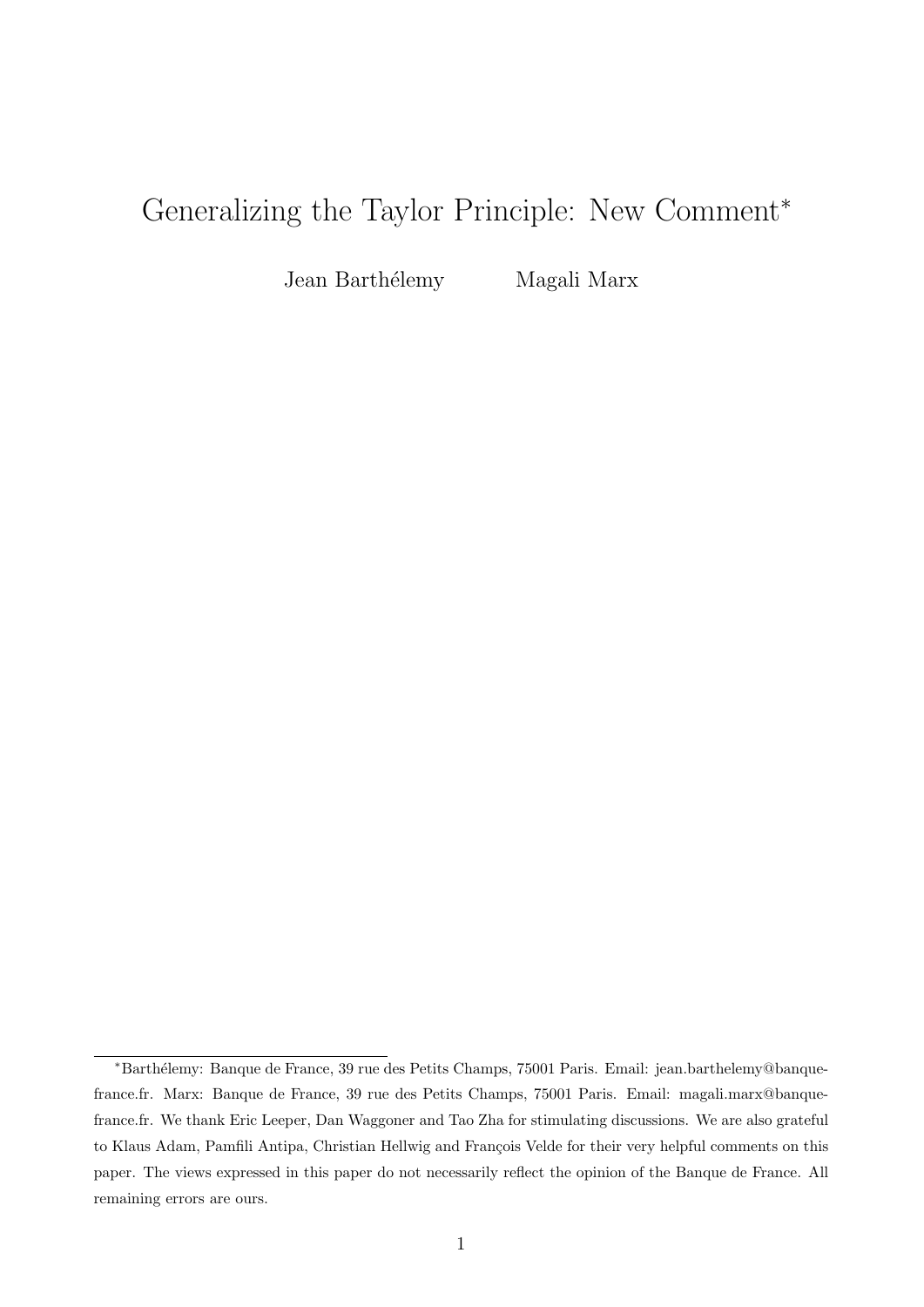Résumé: Dans ce papier, nous énonçons les conditions de détermination, c'est-à-dire les conditions assurant l'existence et l'unicité d'une solution bornée, dans les modèles linéaires,  $\alpha$  anticipations rationnelles, tournés vers le futur et incorporant des changements de régime. Nous mettons ainsi un terme au débat entre Davig et Leeper (2007) et Farmer et al. (2010). Les conditions de détermination dérivées par les premiers sont uniquement valides dans le sous-espace des solutions bornées ne dépendant que d'un nombre fini de régimes passés, que nous appelons markoviennes. Dans l'espace des solutions born´ees, les nouvelles conditions de détermination que nous dérivons sont plus restrictives. Néanmoins, lorsqu'elle est unique, la solution coïncide avec la solution markovienne de Davig et Leeper (2007). Finalement, nous illustrons nos résultats dans un modèle néo-keynesien standard étudié dans les deux articles sus-cités.

#### Classification JEL: E31, E43 et E52.

Mots-clés: changements de régime, DSGE, indétermination.

Abstract: In this paper, we provide determinacy conditions, i.e. conditions ensuring the existence and uniqueness of a bounded solution, in a purely forward-looking linear Markov switching rational expectations model. We thus settle the debate between Davig and Leeper (2007) and Farmer et al. (2010). The conditions derived by the former are valid in a subset of bounded solutions only depending on a finite number of past regimes, that we call Markovian. However, in the complete bounded solution space, the new determinacy conditions we derive are tighter. Nevertheless, when unique, the solution coincides with the Markovian solution of Davig and Leeper (2007). We finally illustrate our results in the standard new-Keynesian model studied by Davig and Leeper (2007) and Farmer et al. (2010).

JEL classification: E31, E43 and E52.

Keywords Markov switching, DSGE, indeterminacy.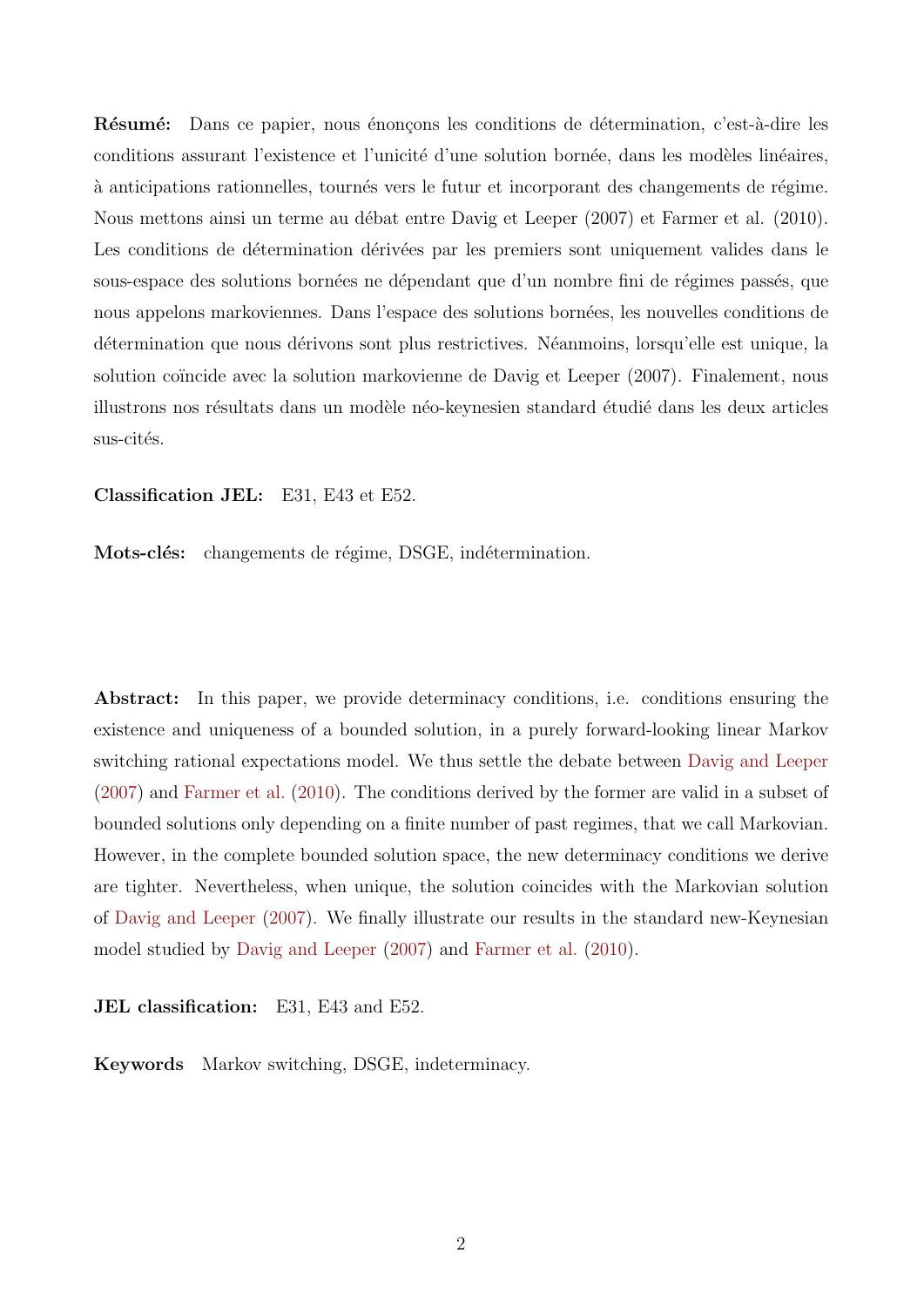#### 1 The controversy

In this paper, we provide determinacy conditions, i.e. conditions ensuring the existence and uniqueness of a bounded solution, for forward-looking linear rational expectations models with Markov switching parameters. We therefore settle the debate between Davig and Leeper (2007) and Farmer et al. (2010).

Davig and Leeper  $(2007)$  provide determinacy conditions for the above class of models. Their approach consists in rewriting the Markov switching model as a linear model by expanding the number of state variables.

However, Farmer et al. (2010) exhibit a counter-example. For a particular set of parameters verifying Davig and Leeper's determinacy conditions at least two different bounded solutions of the standard new-Keynesian model exist.

We show that the debate origin is the type of solutions the authors consider. Davig and Leeper (2007) implicitly restrict the solution space to Markovian solutions, i.e. to solutions which only depend on a finite number of past regimes. Under this restriction, we prove in Proposition 1 that the transformation of the Markov switching model into a linear model with twice as many state variables is valid and that the correct determinacy conditions are those given by Davig and Leeper (2007).

In Proposition 2, we provide a necessary and sufficient determinacy condition for Markovian and non-Markovian solutions. This condition, which is tighter than that of Davig and Leeper (2007), depends on the stability of multiple product matrices involving the different regimes. If a unique bounded solution among all possible bounded policy functions exists, it is Markovian and coincides with the one Davig and Leeper construct.

In their reply, Davig and Leeper argue that the existence of Farmer et al.'s counterexample stems from mainly two reasons. First, they study different models. Indeed, assuming that solutions have to be Markovian allows transforming the Markov-switching problem into a linear one which can be considered as a different model. It is, however, more natural to recognize that the definitions of the solution space are different. Second, they dismiss Farmer et al.'s counterexample based on a non-Markovian solution as contrived and of little economic sense. This second argument relates to the broader issue of the solution space's proper definition in rational expectations models. Settling this general debate is beyond the scope of this paper, here we rather establish the determinacy conditions for both Markovian solution space and for bounded solution space.

From a practical point of view, checking determinacy can be highly time-consuming. This computational cost reflects the intrinsic (numerical) complexity of determinacy conditions of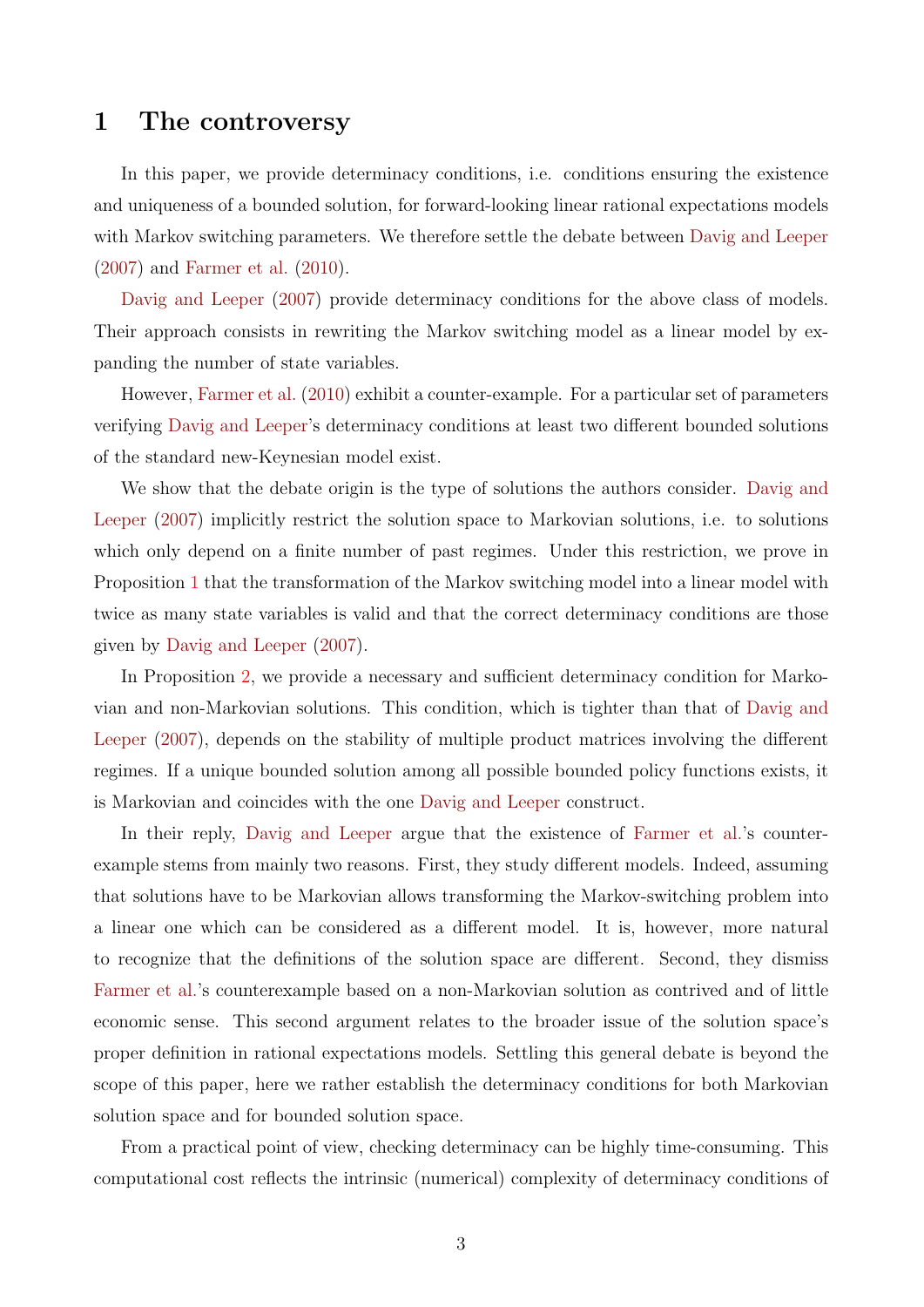Markov switching rational expectations models compared to linear models (Blanchard and Kahn (1980)). We provide three cases for which we can easily check determinacy conditions. Nevertheless, given the structure of the problem, there is little - if any - chance of being able to check determinacy conditions in the neighborhood of the indeterminacy frontier.

By building a comprehensive methodology to solve and estimate Markov switching rational expectations models, Farmer et al. (2009b) have greatly fostered applied research on Markov Switching in rational expectations models (e.g. Davig and Doh, 2008; Bianchi, 2012). However, in the absence of a consensus on determinacy conditions, uniqueness is rarely discussed. The potential existence of multiple equilibria could nevertheless modify the policy conclusions.

The remainder of the paper is organized as follows. In Section 2, we expose the problem and recall the counter-example put forward by Farmer et al. (2010). We show that Davig and Leeper's determinacy conditions are valid when considering Markovian bounded solutions only in Section 3. Further, in Section 4, we provide necessary and sufficient conditions for all bounded solutions. We discuss computational issues in Section 5. Finally, we illustrate these new conditions in the New Keynesian model, subject of the debate between Davig and Leeper (2007) and Farmer et al. (2010) and compare these determinacy conditions to those obtained for Markovian solutions in Section 6.

#### 2 The class of models

The new Keynesian model analyzed by Davig and Leeper (2007) and for which Farmer et al. (2010) find two bounded solutions in the Davig and Leeper's determinacy region can be reduced to these three equations model:

$$
\mathbb{E}_t y_{t+1} + \sigma \mathbb{E}_t \pi_{t+1} = y_t + \sigma R_t + \epsilon_t^d \tag{1}
$$

$$
\beta \mathbb{E}_t \pi_{t+1} = \pi_t - \kappa y_t + \epsilon_t^s \tag{2}
$$

$$
R_t = \alpha_{s_t} \pi_t + \epsilon_t^r \tag{3}
$$

where  $y_t$ ,  $\pi_t$  and  $R_t$  are the output-gap, inflation (in log) and the nominal interest rate (in deviation around a certain steady state). Equation (1) is an IS curve linking the output-gap to all the future ex-ante real interest rates and future and current demand shocks,  $\epsilon_t^d$ .  $\sigma$  is the risk aversion. Equation (2) is a New-Keynesian Philips Curve linking inflation to all the future marginal costs summarized by the output-gap where  $\kappa$  measures the degree of nominal rigidities while  $\beta$  stands for the discount factor.  $\epsilon_t^s$  denotes a cost-push shock translating the Philips Curve. Equation (3) is a simplified Taylor rule with a potential shift in the reaction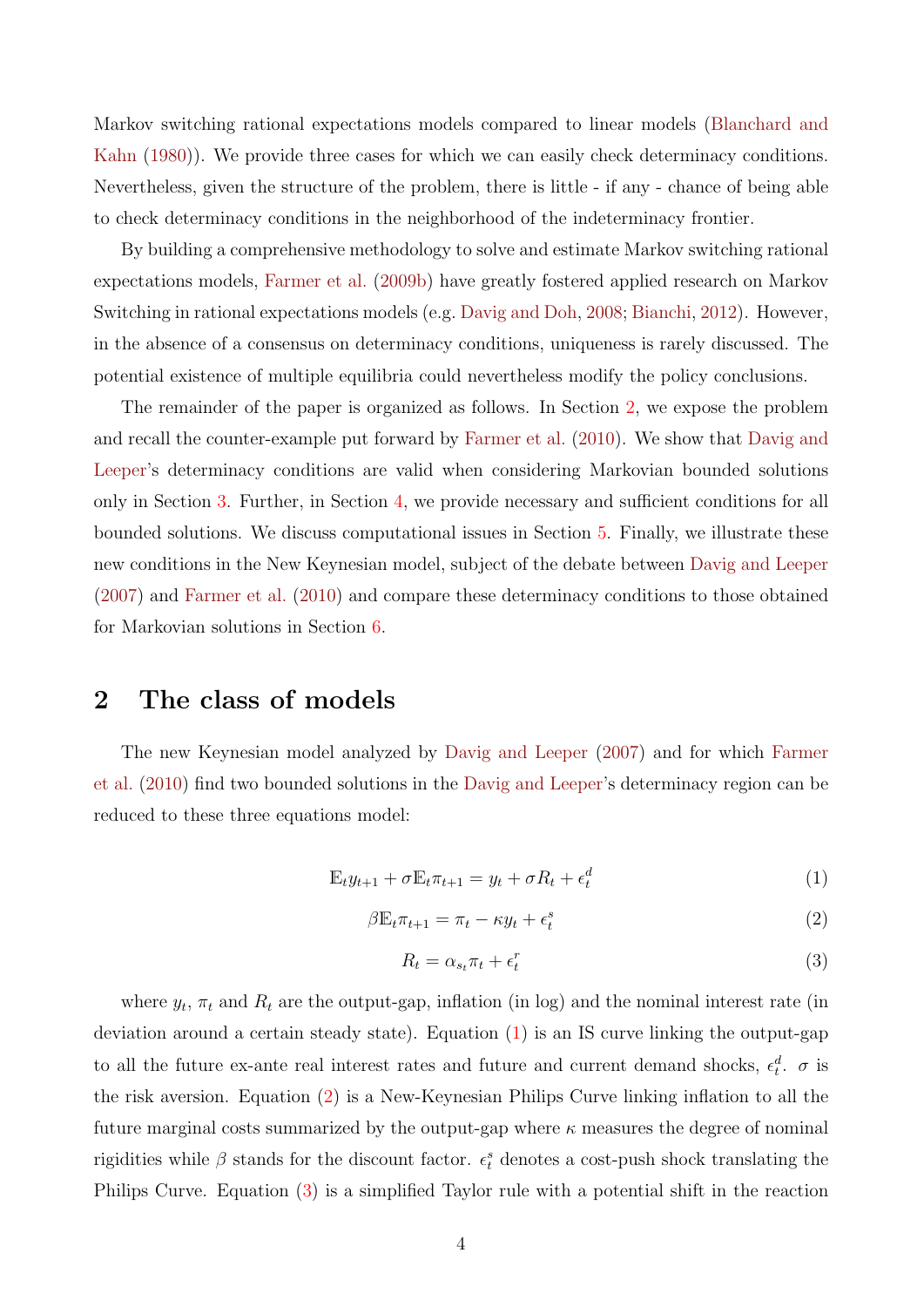to inflation ( $\alpha_1$  or  $\alpha_2$ ).  $s_t \in \{1,2\}$  stands for the current regime of monetary policy. Finally  $\epsilon_t^r$  is a disturbance measuring the unsystematic part of monetary policy.

When there is no regime switching, i.e.  $\alpha_1 = \alpha_2 = \alpha$ , the model admits a unique stable solution (whatever the definition of stability considered) if and only if the so-called Taylor principle is satisfied  $(\alpha > 1)$ .

More generally, models of this class can be rewritten in the following form by defining  $z_t = [\pi_t \quad y_t \quad R_t]$  and  $\epsilon_t = [\epsilon_t^d \quad \epsilon_t^s \quad \epsilon_t^r]$ :

$$
A_{st} \mathbb{E}_t z_{t+1} + B_{st} z_t + C_{st} \epsilon_t = 0 \tag{4}
$$

where  $z_t$  is a vector of endogenous variables, and  $\varepsilon_t$  is a vector of exogenous shocks. We assume that  $\varepsilon_t$  is bounded, independent of  $s_t$  and satisfies :  $\mathbb{E}_t \varepsilon_{t+1} = \Lambda \varepsilon_t$ . In addition, we assume that the regimes  $s_t$  take values  $\{1, \dots, N\}$  and follow a Markov-chain with constant transition probabilities<sup>1</sup>

$$
p_{ij} = p(s_t = j | s_{t-1} = i)
$$
\n(5)

The vectors z and  $\varepsilon$  are respectively in  $\mathbb{R}^n$  and  $\mathbb{R}^p$ ; for any  $i \in \{1, \dots, N\}$ , the matrices  $A_i$  and  $B_i$  are in  $\mathcal{M}_n(\mathbb{R})$ ,  $C_i$  is in  $\mathcal{M}_{n,p}(\mathbb{R})$  and  $\Lambda$  is in  $\mathcal{M}_p(\mathbb{R})$ . Even if this class of models is quite general, it rules out models including backward-looking components. Solving such hybrid models remains a challenge even if recent advances have been accomplished (Foerster et al., 2011).

# 3 Determinacy conditions for bounded Markovian solutions

Farmer et al. (2010) provide two bounded solutions of model (4) in a region of parameters where Davig and Leeper (2007) claim that there should be a unique bounded solution. The key of this apparent contradiction is that one of the two solutions depend on the sequence of all past regimes while Equation 8 in Davig and Leeper (2007) is true only for solutions depending on current but not past regimes. In this section, we amend Proposition 1 of Davig and Leeper (2007) by restricting the solution space to bounded Markovian solutions.

**Definition 1.** Let us denote by  $\phi$  a measurable function<sup>2</sup> mapping  $\{1, \dots, N\}^{\infty} \times (\mathbb{R}^p)^{\infty}$  into  $\mathbb{R}^n$ .  $\phi$  is Markovian of order p if  $\phi$  only depends on  $\varepsilon^t$  and  $\{s_t, s_{t-1}, \cdots, s_{t-p}\}.$ 

<sup>&</sup>lt;sup>1</sup>See Barthélemy and Marx (2011) for state-dependent transition probabilities

<sup>2</sup>We follow the formalism developed in Woodford (1986).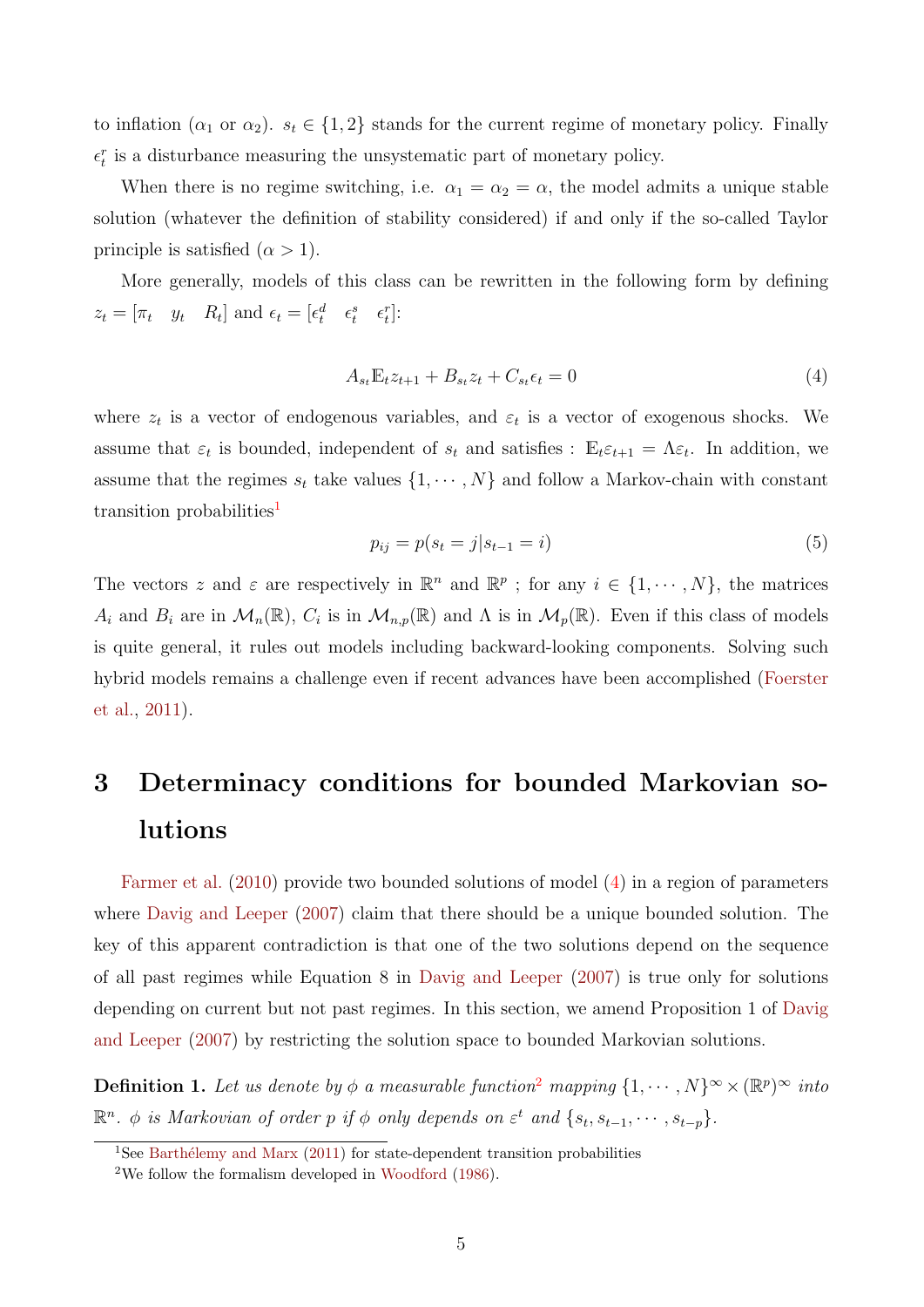$\phi$  is Markovian if there exists p such that  $\phi$  is Markovian of order p.

We denote by  $\mathcal{M}_p$  the set of Markovian functions of order p, and by  $\mathcal{M} = \bigcup$  $p\bar{\in} \mathbb{N}$  $\mathcal{M}_p$  the Markovian space.

As in Davig and Leeper (2007), we introduce the matrix in  $\mathcal{M}_{n,N}(\mathbb{R})$ , diagonal by blocks,  $diag(B_1^{-1}A_1,\cdots,B_N^{-1}A_N)$  and define  $\mathbf{M} = (P \otimes \mathbb{1}_n) \times diag(B_1^{-1}A_1,\cdots,B_N^{-1}A_N)$ , where  $\otimes$ denotes the standard Kronecker product. The main result of Davig and Leeper (2007) can then be rewritten in the following way.

#### Proposition 1. *Davig and Leeper (2007)*

There exists a unique Markovian bounded solution  $\phi_M$  of finite order of model (4) if and only if  $\rho(\mathbf{M})$ , the spectral radius of **M**, i.e. the largest eigenvalue in absolute value, is strictly less than one.

Proof. The proof proceeds in two steps:

- If  $\phi \in \mathcal{M}$  is a solution of (4), then  $\phi \in \mathcal{M}_0$ .
- If  $\phi \in \mathcal{M}_0$ , then Equation 8 of Davig and Leeper (2007) is valid and we can apply their strategy of expanding the number of state variables. More precisely we define  $\Phi$  such that:

$$
\Phi(\varepsilon^t) = \begin{bmatrix} \phi(1s^{t-1}, \varepsilon^t) \\ \vdots \\ \phi(Ns^{t-1}, \varepsilon^t) \end{bmatrix} .
$$
 (6)

 $\Box$ 

The stacked vector function,  $\Phi$ , is then a solution of a linear rational expectations model (with constant parameters) and we thus can apply Blanchard and Kahn (1980).

See section  $\bf{A}$  in appendix for the detailed proof.

This Proposition proves that the determinacy condition of Davig and Leeper (2007) is valid in the particular set of bounded Markovian solutions. Thus, if there are multiple bounded solutions in Davig and Leeper's determinacy region, only one of them is Markovian the others are not.

#### 4 Determinacy conditions for bounded solutions

In this part, we provide necessary and sufficient conditions for the model (4) in the space of bounded solutions (Markovian or not). For a given matricial norm on  $\mathcal{M}_n(\mathbb{R})$ , we introduce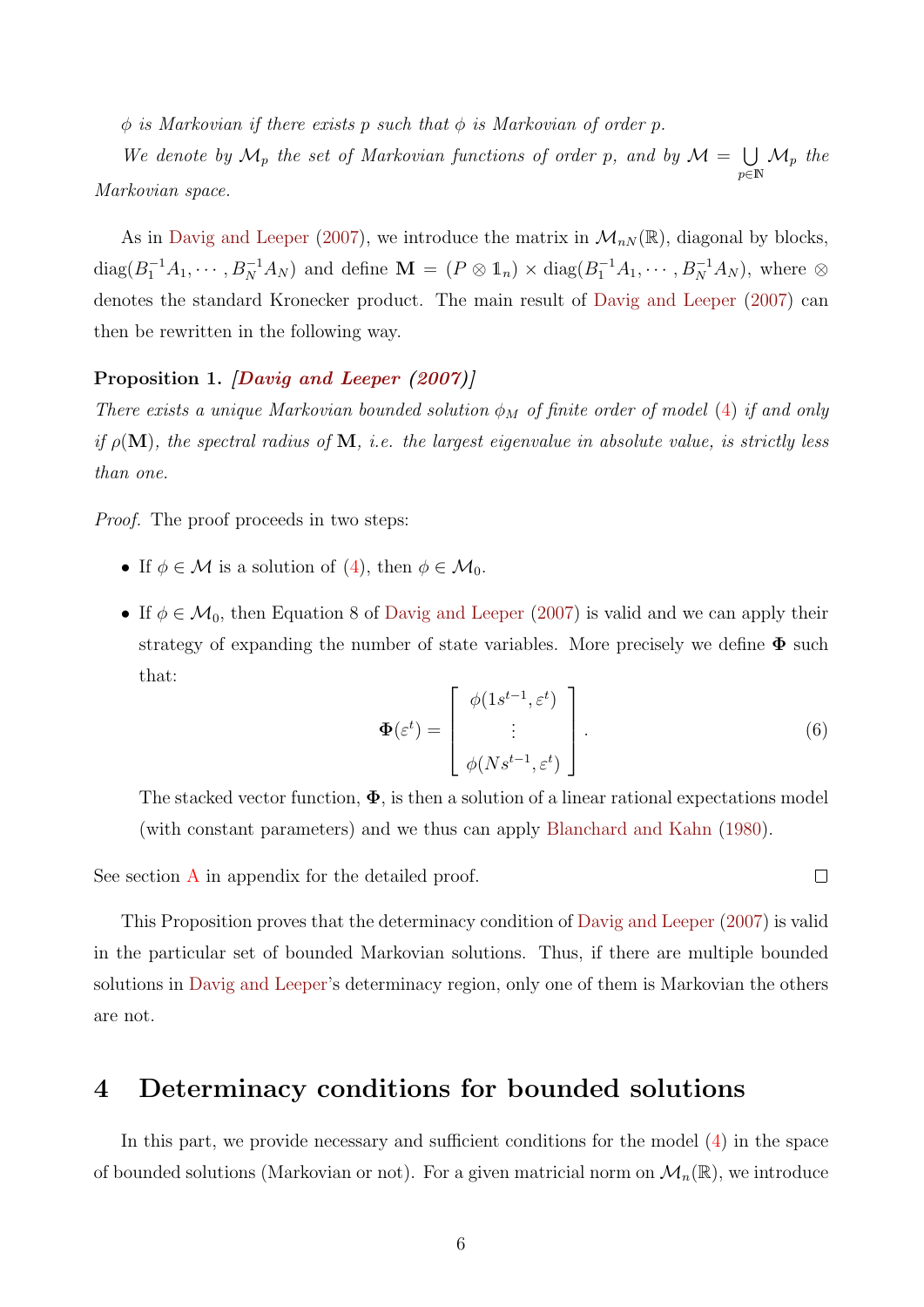the following sequence of matrices, for  $p \geq 2$ :

$$
S_p = \left( \sum_{(i_1, \dots, i_{p-1}) \in \{1, \dots, N\}^{p-1}} p_{ii_1} \cdots p_{i_{p-1}j} || B_i^{-1} A_i B_{i_1}^{-1} A_{i_1} \cdots B_{i_{p-1}}^{-1} A_{i_{p-1}} || \right)_{ij}
$$

A similar matrix has already been introduced in Barthélemy and Marx (2011). For any  $p$ , an  $(i, j)$  element of the matrix  $S_p$  corresponds to an upper bound of the expected impact (in norm) of the future endogenous variables along trajectories starting from regime  $i$  to regime  $j$ in p steps weighted by the probability of each trajectory. When there is only one regime this matrix comes down to a scalar measuring the importance of expected endogenous variables p periods ahead.

First, we prove that the spectral radius of  $S_p$  behaves as an exponential sequence asymptotically.

**Lemma 1.** The sequence  $(\rho(S_p)^{1/p})$  is convergent and its limit does not depend on the chosen norm. We denote the limit by  $\nu$ :

$$
\nu = \lim_{p \to +\infty} \rho(S_p)^{1/p} \tag{7}
$$

Proof. The proof of the convergence is intensively based on the sub-multiplicativity of matricial norms, and the equivalence of norms. The details are in section B of the appendix.  $\Box$ 

Second, Proposition 2 gives determinacy conditions for model 4 in the space of bounded solutions. This result is an improvement of Proposition 1 in Barthélemy and Marx  $(2011)$  as this result gives necessary and sufficient conditions while Barthélemy and Marx (2011) only give sufficient conditions.

**Proposition 2.** There exists a unique bounded solution for model (4) if and only if  $\nu < 1$ . In this case, this solution is the Markovian solution of 0 order  $\phi_M$  given in Proposition 1.

Furthermore,  $\nu$  is smaller than  $\rho(\mathbf{M})$ .

Proof. We base our proof on the formalism introduced by Woodford (1986) and recently used in Barthélemy and Marx  $(2011)$ . We show that the model can be reformulated as a functional equation  $(1 - \mathcal{R})\phi = \psi_0$  where  $\mathcal R$  is an operator,  $\phi$  the solution and  $\psi_0$  a function depending on shocks and regimes. Then we show that  $(1 - \mathcal{R})$  is invertible if and only if  $\nu < 1$ . All the details are in appendix, section C.

 $\Box$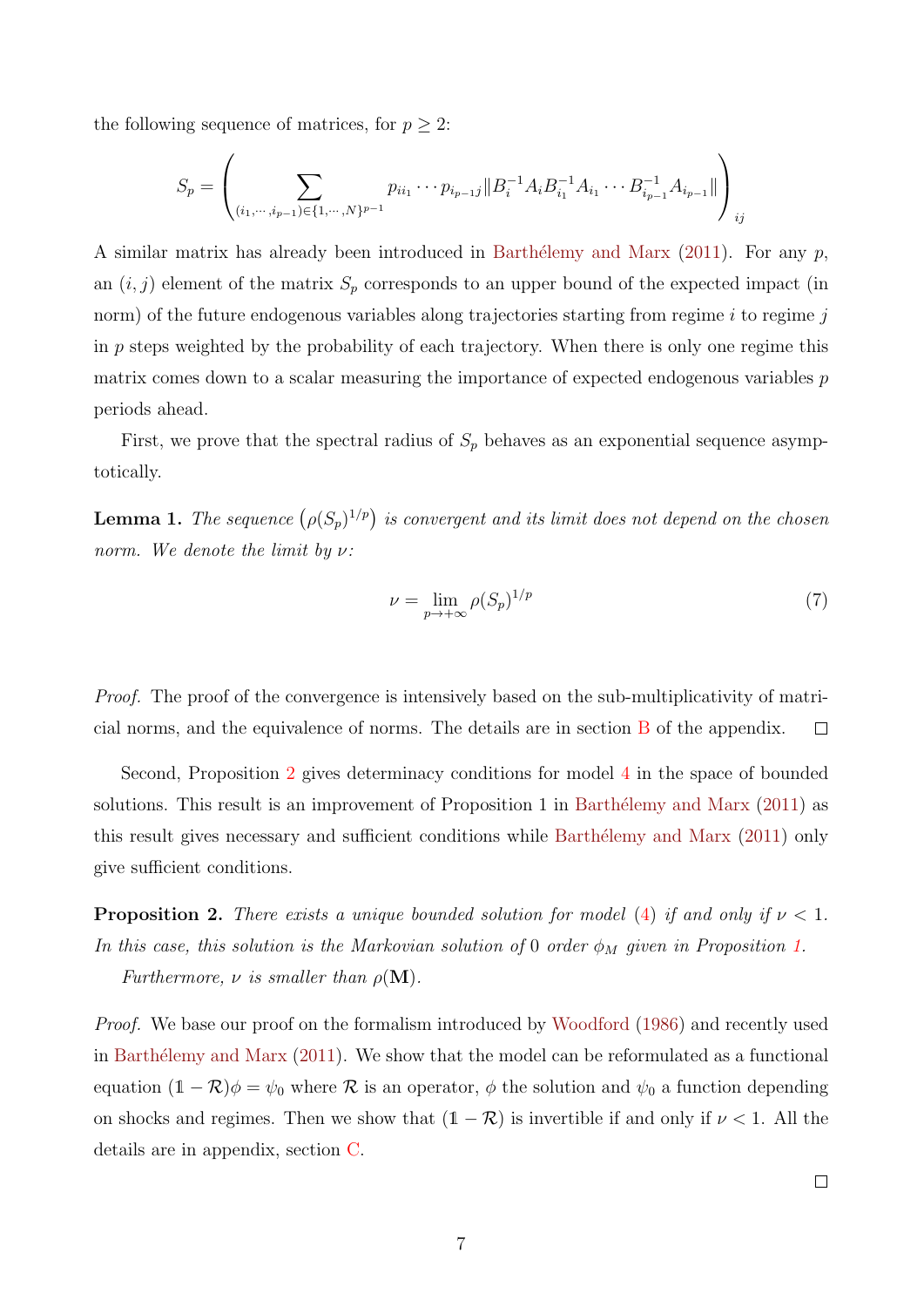These determinacy conditions coincide with Blanchard and Kahn (1980) when there is no regime switching. Indeed, in this special case,  $\rho(S_p)^{1/p} = 2^{1/p} ||(B^{-1}A)^p||^{1/p}$  and hence  $\nu$  is equal to the spectral radius of  $B^{-1}A$ .

Furthermore, in all the univariate models  $(n = 1)$ , the sequence  $S_p$  is a geometric sequence of the form:  $S^p$  where S is defined as follows:

$$
S = (p_{ij} || B_i^{-1} A_i ||)_{ij}.
$$

Indeed, when matrices  $B_i$  and  $A_i$  are scalars, they are commutative. Thus, for univariate models,  $\rho(S_p)^{1/p}$  equals  $\rho(S)$  and hence  $\nu$  equals  $\rho(S)$ . In this case,  $\nu$  is particularly easy to compute. Elements of S are absolute values of elements of  $M$ , as shown in Farmer et al. (2009a).

#### 5 Computational issues

To check determinacy, the computation of  $\nu$  is thus at the core. This is however a challenging issue. One way to approximate  $\nu$  is to compute  $\rho(S_p)^{1/p}$  for p large enough. This computation is however time-consuming<sup>3</sup>. In addition, the sequence is not necessarily monotonous and the speed of convergence is unknown.

This numerical problem is very similar to the computation of the joint spectral radius (e.g. Theys, 2005). The joint spectral radius is costly to compute and to approximate. The question whether a joint spectral radius is greater than 1 is undecidable (Blondel and Tsitsiklis, 1997, 2000), i.e. it cannot be algorithmically settled in a finite number of steps.

Against this backdrop, we identify three situations in which we can answer whether  $\nu$  is greater than 1 or not. The first case is when the Davig and Leeper's determinacy condition (see 1) fails. Then  $\nu$  is larger than 1 as we already know that there exist multiple Markovian solutions. The two other cases are summed up in the two following lemmas.

**Lemma 2.** If there exists p such that  $\rho(S_p)^{1/p} < 1$ , then  $\nu < 1$ .

Lemma 2 stems from the fact that  $\nu$  is the infimum of  $\{\rho(S_p)^{1/p}, p \in \mathbb{N}\}\$ . Indeed, if  $\rho(S_p)^{1/p}$  is smaller than one for a given p it ensures that  $\nu$  is smaller than one also and hence there exists a unique stable equilibrium. This case is the only case for which one can conclude that the equilibrium is determinate. If there exists a unique stable equilibrium, there always exists such p. However, finding it can be impossible in a finite amount of time. When we do not succeed in finding such a  $p$ , one may suspect indeterminacy. The following result gives a necessary condition for indeterminacy.

<sup>&</sup>lt;sup>3</sup>The complexity of the algorithm is of the order of factorial  $p$ .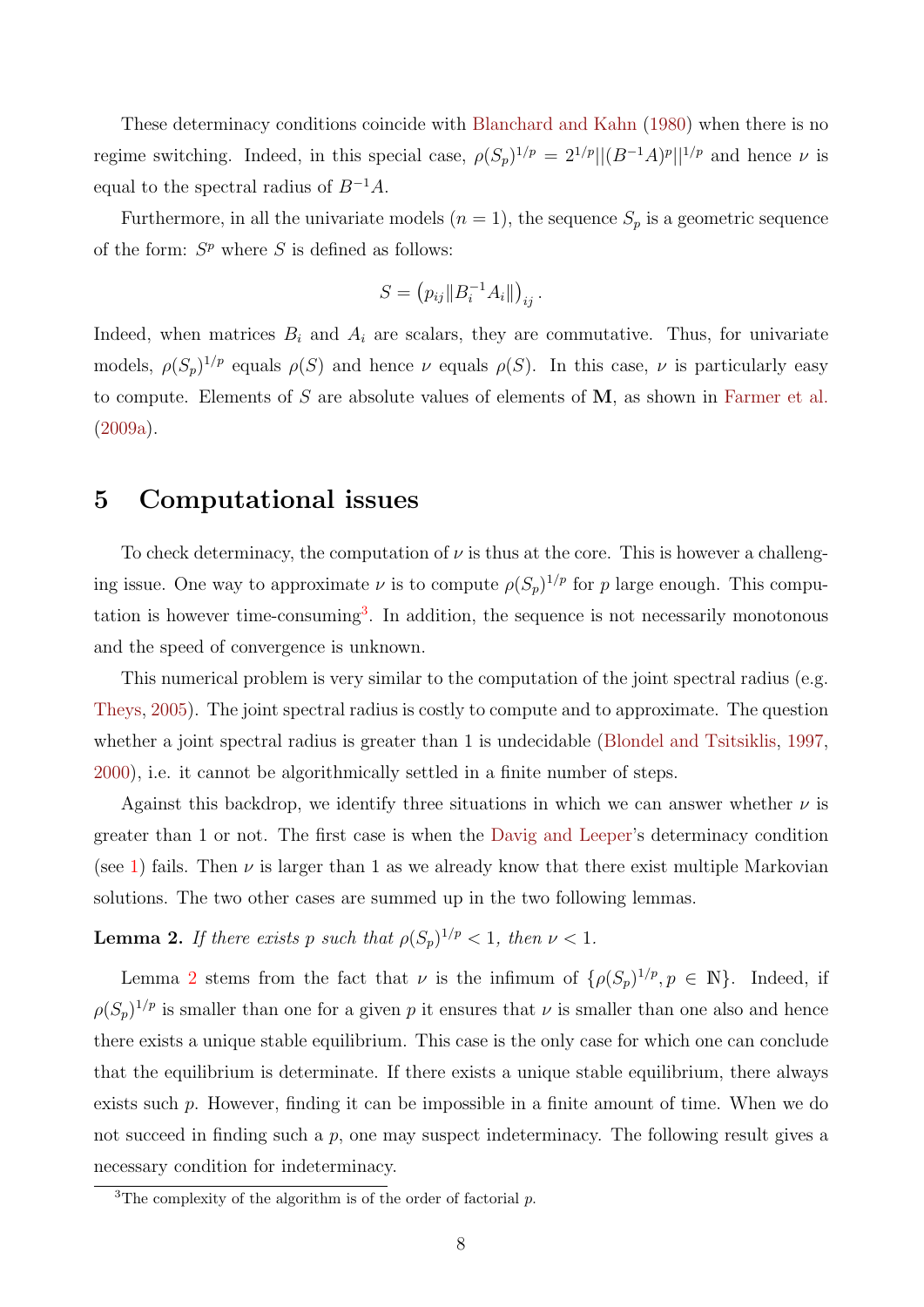**Lemma 3.** If there exists  $i_0 \in \{1, 2\}$ ,  $p_0 \in \mathbb{N}$ , and a sequence of indexes  $(i_1, i_2, \dots, i_{p_0}) \in$  $\{1,2\}^{p_0}$  such that

$$
\rho(p_{i_0i_1}p_{i_1i_2}\cdots p_{i_{p_0}i_0}B_{i_0}^{-1}A_{i_0}\cdots B_{i_{p_0}}^{-1}A_{i_{p_0}})>1
$$

Then  $\nu > 1$ .

Roughly speaking, when such a sequence is identified, the infinite repetition of this sequence is explosive. In such a case, one may construct a non-Markovian solution in addition to the Markovian solution. In this sense, this Lemma 3 is a generalization of the counterexample of Farmer et al. (2010).

We give the proofs of these results in appendix, section D.

#### 6 Numerical illustration

In this part, we represent the determinacy region for bounded solutions in the case studied in Davig and Leeper (2007), and Farmer et al. (2010). We calibrate the parameters consistently with the baseline case of Davig and Leeper (2007) and the counterexample of Farmer et al. (2010):  $\beta = 0.99, \sigma = 1, \kappa = 0.17, \gamma_1 = \gamma_2 = 0, p_{11} = 0.8$  and  $p_{22} = 0.95$ . The spectral radius of M,  $\rho(M)$ , equals 0.98 when we fix the policy parameters  $\alpha_1$  and  $\alpha_2$  to 3 and 0.92 respectively as in the counter-example of Farmer et al. (2010). There thus exists a unique bounded Markovian solution, due to Proposition 1. However, Proposition 2, and Lemma 3 show that there exists other bounded solutions.

Figure 1 displays the region of determinacy for this choice of parameters and for different values of  $\alpha_1$  and  $\alpha_2$ . For each set of parameters, we compute  $\rho(S_p)^{1/p}$  for p smaller than 15. If, for a given p, the sequence  $\rho(S_p)^{1/p}$  is smaller than 1, a unique stable solution exists by applying Lemma 2. This is the white area. Moreover, when a sequence of regimes  $(s_0, s_1, \dots, s_p)$  satisfies the condition of Lemma 3, there is a unique Markovian solution but many bounded solutions. This is the dark grey area. The pale grey area between the two previous areas represents parameter combinations for which we are not able to compare  $\nu$  and 1 in a reasonable amount of time. Finally, the dark region displays the Davig and Leeper's indeterminacy region in which multiple stable Markovian solutions exist.

As we have already remarked, the determinacy region suggested by Davig and Leeper and valid for Markovian solutions is always larger than the general determinacy region. Contrasting to Davig and Leeper (2007), we can neither prove nor reject that the determinacy region is monotonously decreasing with respect to the response to inflation in one regime (the light-shaded area is not decreasing after a certain threshold). Nonetheless, an economy with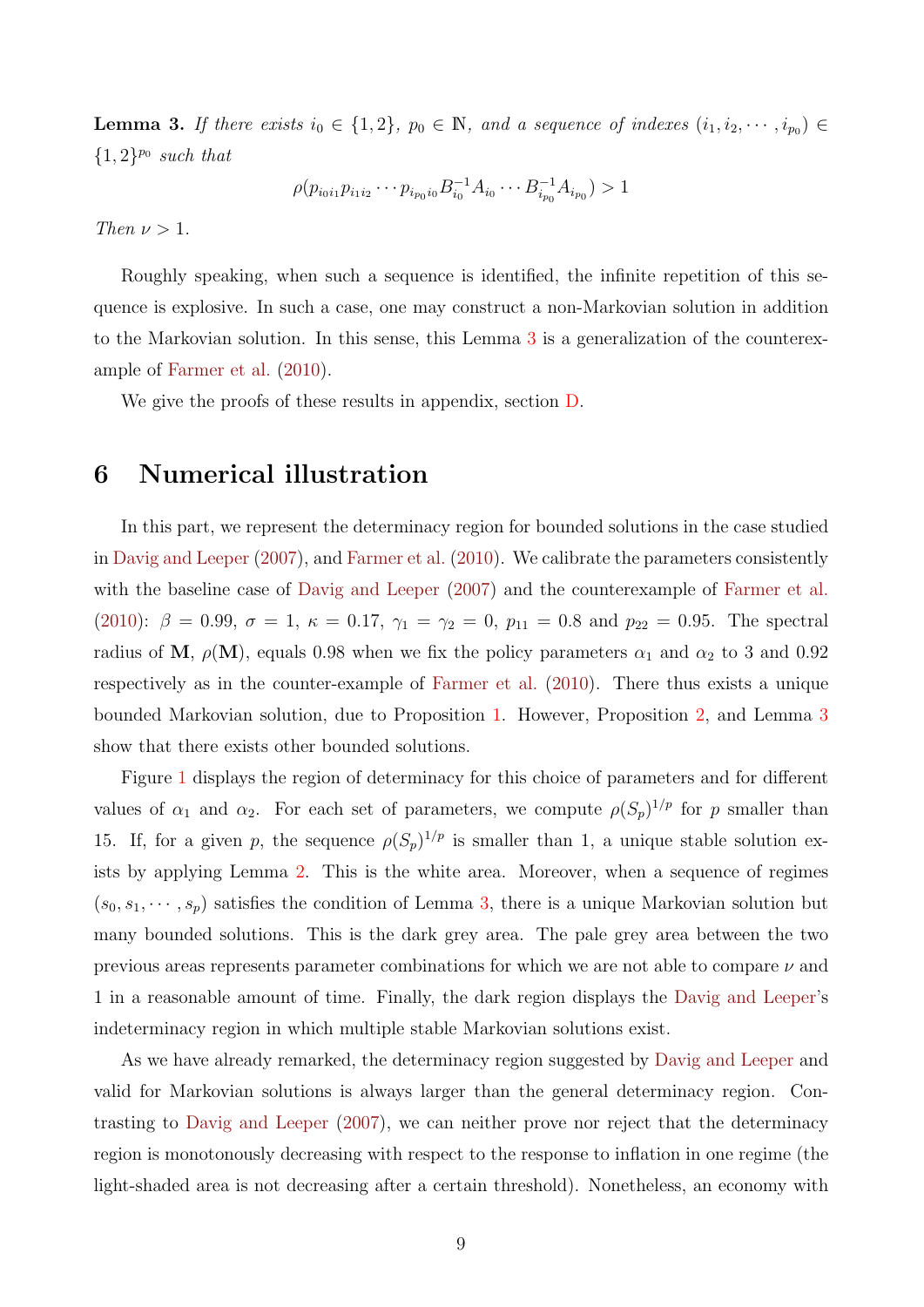

Figure 1: Determinacy regions: new Keynesian model with Markov switching monetary policy

Note: the white area displays the region where we are sure that there exists a unique bounded equilibrium; the light-shaded area represents a region in which we cannot decide whether there is a unique bounded solution or not; the dark-shaded area represents a region in which we know that there exists a unique Markovian solution but several bounded solutions; finally, parameter combinations in the black region imply multiple bounded Markovian equilibria. The cross marks the parameters set for which Farmer et al. (2010) build two stable solutions.

switches among passive and active regimes may be determinate for certain parameter combinations. This confirms one of the main findings of Davig and Leeper (2007) that a passive monetary regime is not necessarily subject to indeterminacy if economic agents expect switch toward an active monetary policy regime.

#### 7 Conclusion

In this paper, we give determinacy conditions for purely forward-looking rational expectations models with Markov-Switching. We thus clarify the debate between Davig and Leeper (2007, 2010) and Farmer et al. (2010). This condition depends on all possible matrix products and probabilities in a manner very close to joint spectral radius of multiple matrices. This condition is thus difficult to assess especially for parameters close to the determinacy frontiers. It reflects the non commutativity of matrix products compared to power matrices that are key in the linear rational expectations model (see Blanchard and Kahn, 1980). We propose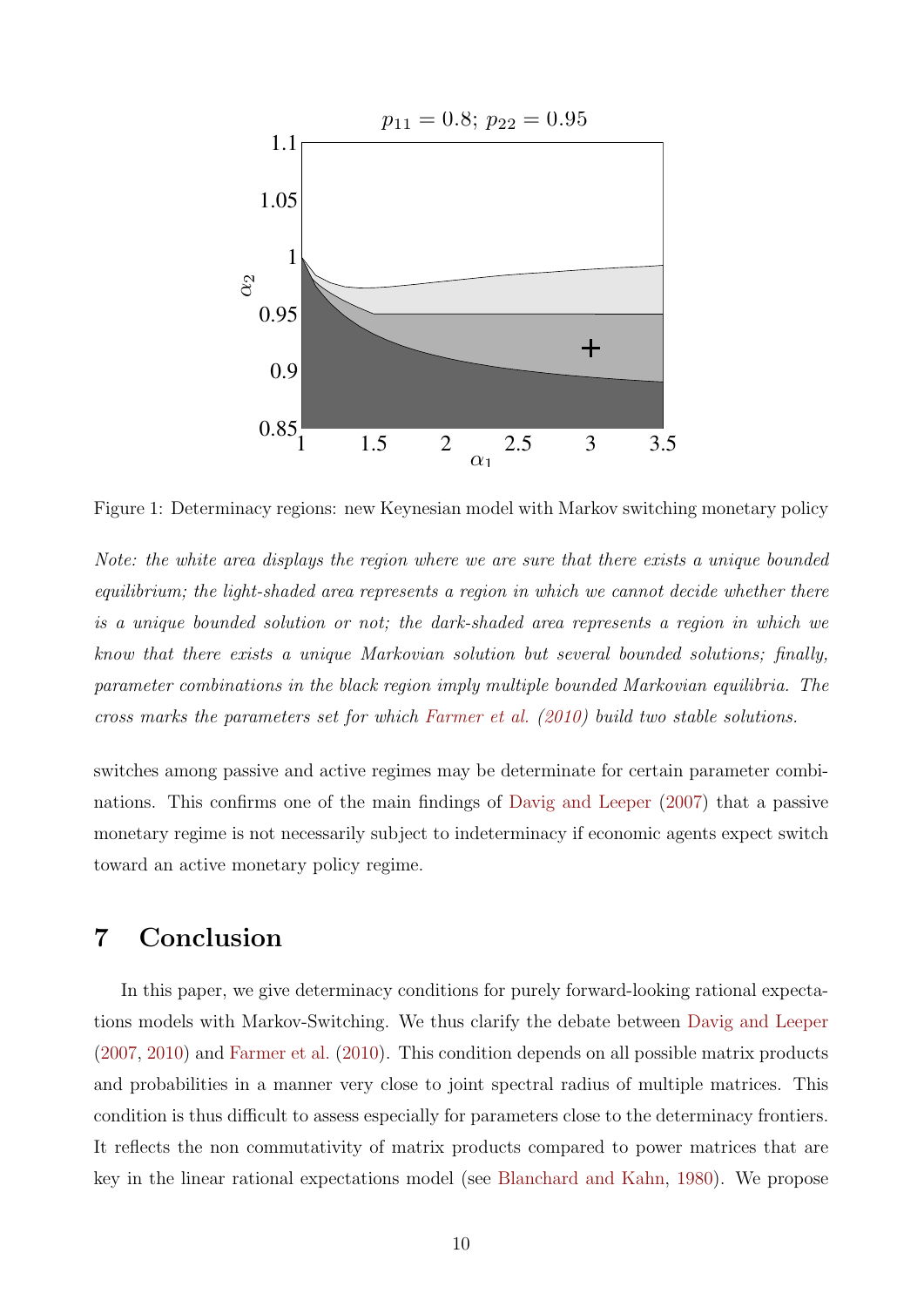three simple cases for which one can decide whether the model is determinate or not. This complexity however raises new and challenging computational issues.

In addition, we highlight the key role of the definition of the solution space in the determinacy conditions. This suggests that researchers on Markov switching rational expectations should always be careful about the class of the solutions they consider as it can substantially modify the number of stable equilibria.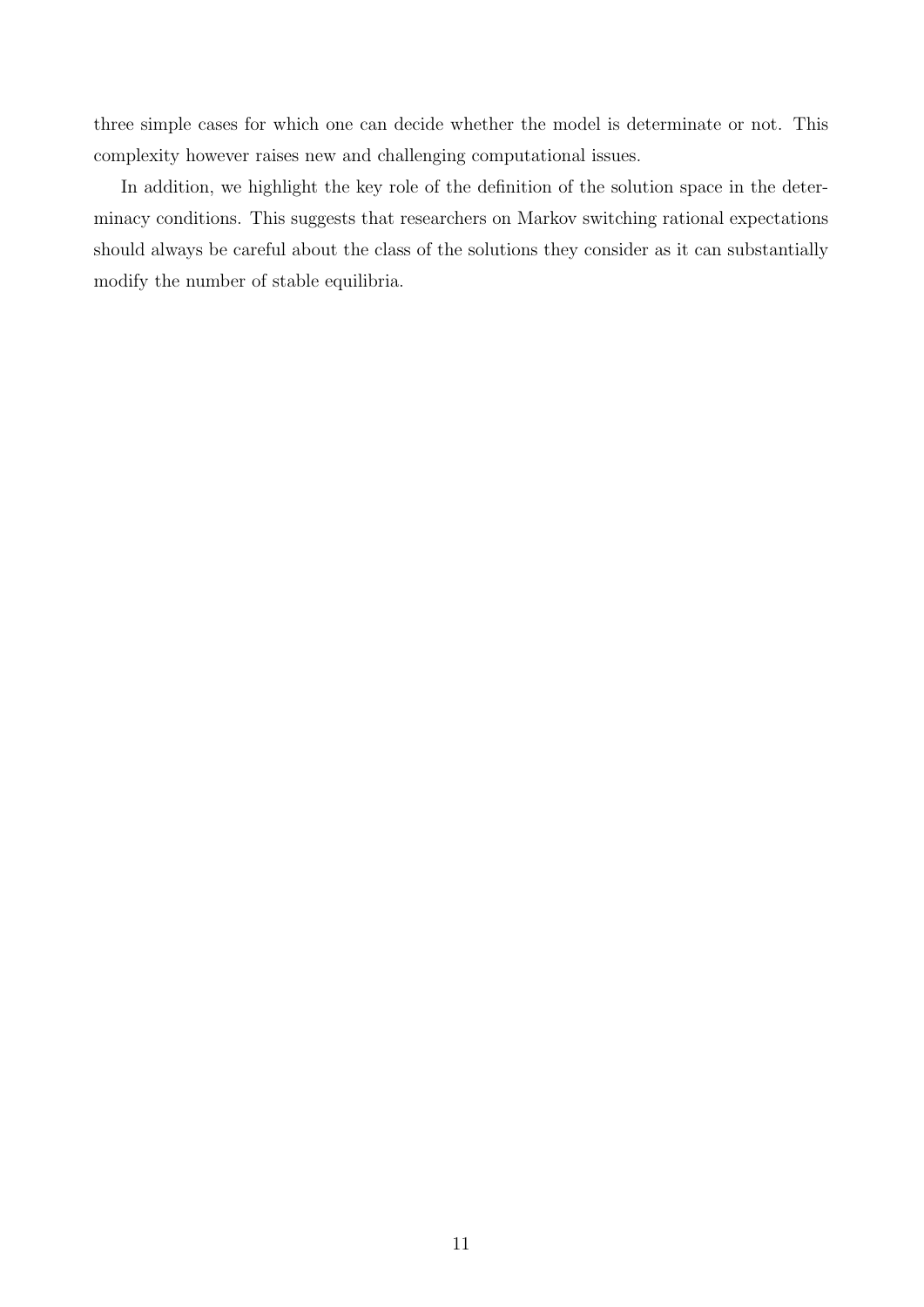### APPENDIX

#### A Proof of Proposition 1

In this part, we prove Proposition 1. The proof is undertaken in two steps:

- If  $\phi \in \mathcal{M}$  is solution of Equation (4), then  $\phi \in \mathcal{M}_0$
- Furthermore if  $\phi \in \mathcal{M}$ , then defining  $\Phi$  by:

$$
\Phi(\varepsilon^t) = \left[ \begin{array}{c} \phi(1s^{t-1}, \varepsilon^t) \\ \vdots \\ \phi(Ns^{t-1}, \varepsilon^t) \end{array} \right]
$$

Φ is solution of a linear rational expectations model with regime-independent parameters. We thus can apply Blanchard and Kahn (1980).

Assume that there exists a p-order Markovian solution of  $(4)$ ,  $\phi$ , we define  $\mathcal{P}(q)$  the statement that the solution only depends on the last  $q$  regimes:

$$
\mathcal{P}(q): \qquad \phi(is_1\cdots s_qw, \varepsilon^t) = \phi(is_1\cdots s_qw', \varepsilon^t)
$$

$$
\forall (s_1, \cdots, s_q) \in \{1, \cdots, N\}^q, \qquad \forall w \in \{1, \cdots, N\}^\infty, \qquad \forall w' \in \{1, \cdots, N\}^\infty, \qquad \forall \varepsilon^t \in V^\infty
$$

 $P(p)$  is satisfied by assumption. Let us assume that  $P(q)$  is satisfied for  $q \in \{1, \dots, p\}$ . Since  $\phi$  is a solution of (4), for any w, we compute:

$$
\phi(s_ts_1\cdots s_{q-1}w,\varepsilon^t)=-B_{s_t}^{-1}A_{s_t}(\sum_i p_{s_t} \int \phi(is_ts_1\cdots s_{q-1}w,\varepsilon\varepsilon^t)d\varepsilon-B_{s_t}^{-1}A_{s_t}\varepsilon_t
$$

Due to  $P(q)$ , we know that:

$$
-B_{s_t}^{-1}A_{s_t}(\sum_i p_{s_t i} \int \phi(is_t s_1 \cdots s_{q-1} w, \varepsilon \varepsilon^t) d\varepsilon = -B_{s_t}^{-1}A_{s_t}(\sum_i p_{s_t i} \int \phi(is_t s_1 \cdots s_{q-1} w', \varepsilon \varepsilon^t) d\varepsilon
$$

for any w', and hence  $\phi$  does not depend on w.  $\mathcal{P}(q-1)$  is thus satisfied. By decreasing induction we eventually show that  $\phi$  is Markovian of order 0.

More generally if the solution is Markovian, its order is the same than  $\psi_0$ . Here,  $\psi_0$  is Markovian of order 0, thus  $\phi$  is also Markovian of order 0.

If  $\phi \in \mathcal{M}_0$  is a solution of 4,  $\phi$  is a solution of:

$$
\forall i \in \{1, \cdots, N\} \qquad \phi(i, \varepsilon^t) + B_i^{-1} A_i \left( p_{i1} \int \phi(1, \varepsilon \varepsilon^t) d\varepsilon + p_{i2} \int \phi(2, \varepsilon \varepsilon^t) d\varepsilon \right) = -B_i^{-1} C_i \varepsilon_t
$$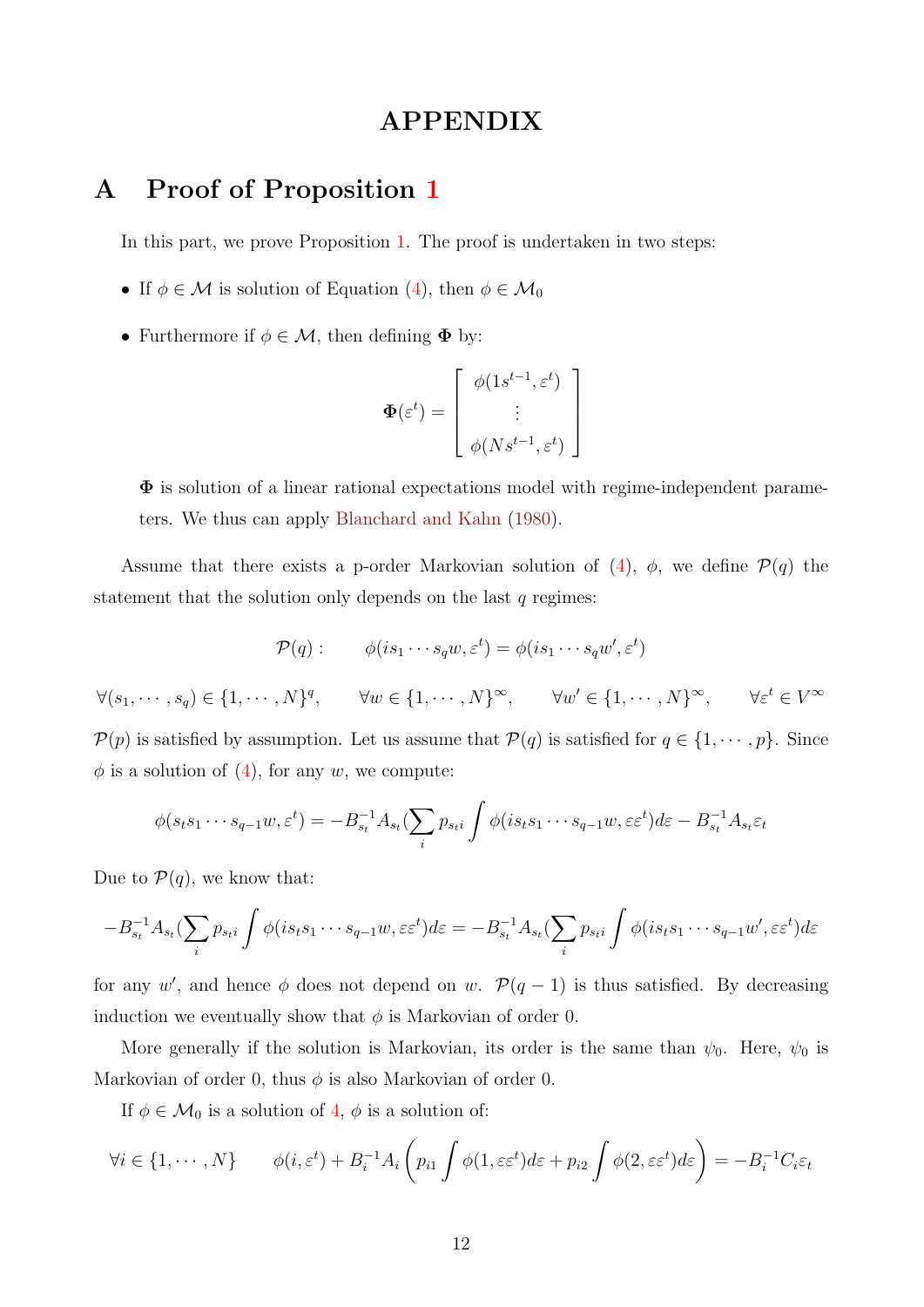Thus by introducing  $\Psi_0(\varepsilon^t) = \sqrt{ }$  $\Big\}$  $B_1^{-1}C_1$ . . .  $B_N^{-1}C_N$ 1  $\Bigg\}$  $\varepsilon_t = \mathbf{C}\varepsilon_t$ , this system can be rewritten as:  $\mathbf{\Phi}(\varepsilon^t)+\mathbf{M}\,\int \Phi(\varepsilon\varepsilon^t)d\varepsilon=\mathbf{\Psi_0}(\varepsilon)$ t

$$
\Phi(\varepsilon^t) + \mathbf{M} \int \Phi(\varepsilon \varepsilon^t) d\varepsilon = \Psi_0(\varepsilon^t)
$$
(8)  
efined in Equation (6). Model (8) is a standard linear rational expectations model

where  $\boldsymbol{\Phi}$  is de with constant parameters. We hence easily prove Proposition 1 by applying Blanchard and Kahn (1980).

We denote by  $\mathcal{B}_0$  the set of bounded functions on  $V^{\infty}$ , and by  $\mathcal F$  the bounded operator acting in  $\mathcal{B}_0$ :

$$
\mathcal{F}: \Phi \mapsto \left( (\varepsilon^t) \mapsto \int \Phi(\varepsilon \varepsilon^t) d\varepsilon \right)
$$

We rewrite equation (8) as:  $[\mathbb{1} + M \mathcal{F}] \Phi = \Psi_0$ . The solution  $\Phi$  is then:  $\Phi = \sum_{k=0}^{\infty} [-M \mathcal{F}]^k \Psi_0$ . Knowing that:

$$
(\mathcal{F}^k \Psi_0)(\varepsilon_t) = \mathbf{C} \Lambda^k \varepsilon_t
$$

We get that  $\Phi(\varepsilon^t) = \mathbf{R}\varepsilon_t$  with  $\text{Vect}(\mathbf{R}) = [1 + \Lambda' \otimes \mathbf{M}]^{-1} \text{Vect}(\mathbf{C}).$ Splitting  $\mathbf{R} =$  $\sqrt{ }$  $\Bigg\}$  $R_1$ . . .  $R_N$ 1 , the solution  $\phi$  is given by:  $\phi(s^t, \varepsilon^t) = R_{s_t} \varepsilon_t$ 

### B Proof of Lemma 1

In this part, we prove Lemma 1.

We introduce the real sequence  $(u_k)$  defined for  $k \geq 2$  by:

$$
u_k = \left(\sum_{(i_1,\dots,i_k)\in\{1,\dots,N\}^k} p_{i_1i_2}\cdots p_{i_{k-1}i_k} \|B_{i_1}^{-1}A_{i_1}\cdots B_{i_k}^{-1}A_{i_k}\|\right)^{1/k}
$$
(9)

We will show that:

- The sequence  $(u_k)^k$  is sub-multiplicative  $((u_{m+n})^{m+n} \leq u_m^m u_n^n)$ , and thus convergent.
- The sequence  $(\rho(S_p)^{1/p})$  is equivalent to  $(u_p)$  when p tends to  $\infty$ .
- Their limit,  $\nu$ , does not depend on the chosen norm.

We first show that  $(u_k^k)$  is sub-multiplicative. By sub-multiplicativity of a matricial norm,  $u_{m+n}^{m+n}$  satisfies:

$$
\sum_{(i_1,\dots,i_m,i_{m+1},\dots,i_{m+n})\in\{1,\dots,N\}^{m+n}} p_{i_1i_2}\cdots p_{i_{m-1}i_m}\times
$$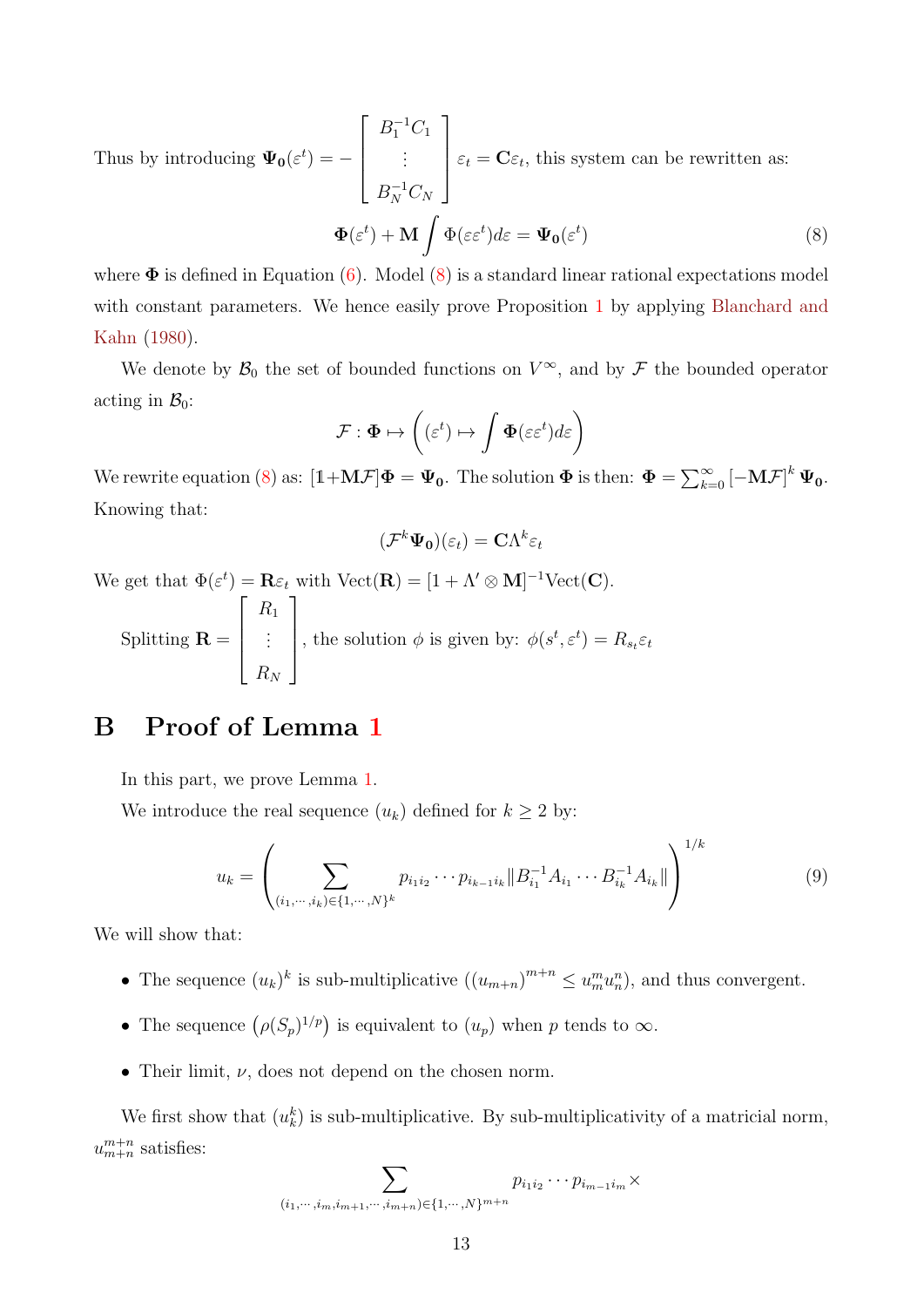$$
p_{i_{m}i_{m+1}} \cdots p_{i_{m+n-1}i_{m+n}} \| B_{i_{1}}^{-1} A_{i_{1}} \cdots B_{i_{m}}^{-1} A_{i_{m}B_{i_{m+1}}^{-1}} A_{i_{m+1}} \cdots B_{i_{m+n}}^{-1} A_{i_{m+n}} \|
$$
  
\n
$$
\leq \sum_{(i_{1}, \cdots, i_{m}, i_{m+1}) \in \{1, \cdots, N\}^{m+1}} p_{i_{1}i_{2}} \cdots p_{i_{m-1}i_{m}} p_{i_{m}i_{m+1}} \| B_{i_{1}}^{-1} A_{i_{1}} \cdots B_{i_{m}}^{-1} A_{i_{m}} \|
$$
  
\n
$$
\times \left( \sum_{(i_{m+2}, \cdots, i_{m+n}) \in \{1, \cdots, N\}^{n-1}} p_{i_{m+1}i_{m+2}} \cdots p_{i_{m+n-1}i_{m+n}} \| B_{i_{m+1}}^{-1} A_{i_{m+1}} \cdots B_{i_{m+n}}^{-1} A_{i_{m+n}} \| \right)
$$

We find an upper bound for the second term by summing on  $i_{m+1}$ , as all the terms are positive:

$$
\sum_{(i_{m+2},\dots,i_{m+n})\in\{1,\dots,N\}^{n-1}} p_{i_{m+1}i_{m+2}}\cdots p_{i_{m+n-1}i_{m+n}} \|B_{i_{m+1}}^{-1}A_{i_{m+1}}\cdots B_{i_{m+n}}^{-1}A_{i_{m+n}}\|
$$
  

$$
\leq \sum_{(i_{m+1},i_{m+2},\dots,i_{m+n})\in\{1,\dots,N\}^{n-1}} p_{i_{m+1}i_{m+2}}\cdots p_{i_{m+n-1}i_{m+n}} \|B_{i_{m+1}}^{-1}A_{i_{m+1}}\cdots B_{i_{m+n}}^{-1}A_{i_{m+n}}\| = (u_n)^n
$$

Thus,

$$
(u_{n+m})^{n+m} \leq u_n^n \sum_{(i_1,\dots,i_m,i_{m+1})\in\{1,\dots,N\}^{m+1}} p_{i_1i_2}\cdots p_{i_{m-1}i_m} p_{i_mi_{m+1}} \|B_{i_1}^{-1}A_{i_1}\cdots B_{i_m}^{-1}A_{i_m}\| = u_n^n \times u_m^m
$$

since

$$
\sum_{i_{m+1}\in\{1,\cdots,N\}} p_{i_{m}i_{m+1}} = 1.
$$

This shows that  $(u_k^k)$  is sub-multiplicative.

Besides, if a sequence of non-negative real numbers  $(v_k)$  is sub-multiplicative, then  $v_k^{1/k}$  $k^{1/\kappa}$  is converging and  $\lim_{k \to +\infty} v_k^{1/k} = \inf_k v_k^{1/k}$  $k_k^{1/k}$ , see for instance Lemma 21 p.8 in Müller (2003). Thus  $(u_k)$  is convergent.

Now, we consider the norm  $|\cdot|_{\infty}$  on  $\mathcal{M}_2(\mathbb{R})$  defined by  $|M|_{\infty} = \sum$ i,j  $|m_{ij}|$ . One can observe that:

$$
|S_p|_{\infty} = \sum_{i,i_1,\dots,i_{p-1},j} p_{ii_1} \cdots p_{i_{p-1}j} ||B_i^{-1} A_i B_{i_1}^{-1} A_{i_1} \cdots B_{i_{p-1}}^{-1} A_{i_{p-1}}|| = u_{p-1}^{p-1}
$$
(10)

As the spectral radius is the infimum of matricial norms, Equation 10 leads to:

$$
\rho(S_p) \le u_{p-1}^{p-1} \tag{11}
$$

Furthermore,

$$
(S_p^q)_{ij} = \sum_{i_1, \dots, i_{p-1}, i_p, i_{p+1}, \dots, i_{2p}, \dots, i_{p(q-1)+1}, \dots, i_{pq-1}} p_{i_{i_1}} \dots p_{i_{p-1}i_p} p_{i_{(q-1)p}i_{(q-1)p+1}} \dots p_{i_{qp-1}j} \times
$$
  

$$
||B_i^{-1} A_i \dots B_{i_{p-1}}^{-1} A_{i_{p-1}} || \dots ||B_{i_{(q-1)p}}^{-1} A_{i_{(q-1)p}} \dots B_{i_{qp-1}}^{-1} A_{i_{qp-1}} ||
$$

And by sub-multiplicativity of matricial norms:

$$
(S_p^q)_{ij} \geq \sum_{i_1, \dots, i_{p-1}, i_p, i_{p+1}, \dots, i_{2p}, \dots, i_{p(q-1)+1}, \dots, i_{pq-1}} p_{ii_1} \dots p_{i_{p-1}i_p} p_{i_{(q-1)p}i_{(q-1)p+1}} \dots p_{i_{qp-1}j} \times
$$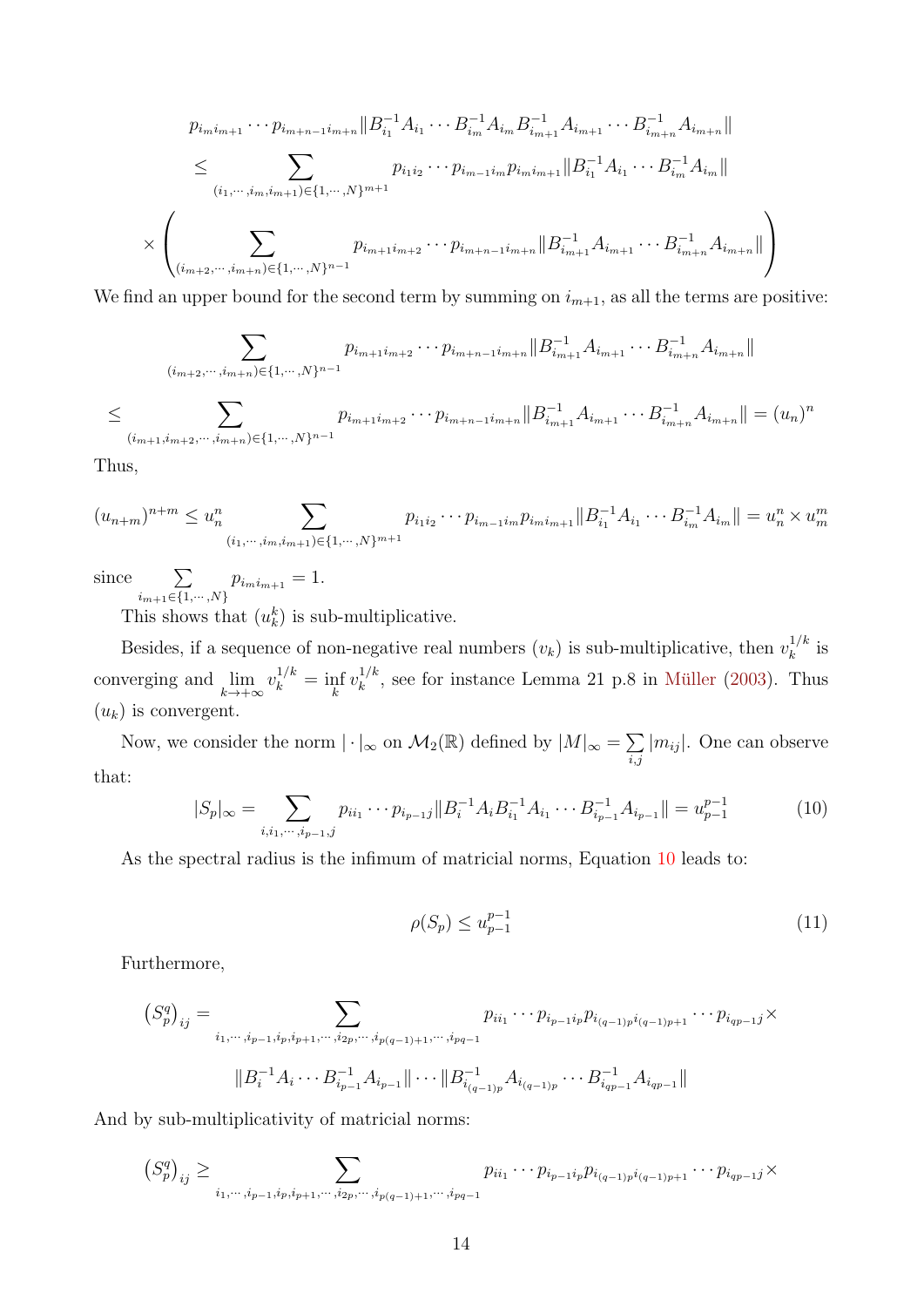$$
||B_i^{-1}A_i\cdots B_{i_{p-1}}^{-1}A_{i_{p-1}}\cdots B_{i_{(q-1)p}}^{-1}A_{i_{(q-1)p}}\cdots B_{i_{qp-1}}^{-1}A_{i_{qp-1}}||
$$

and hence,

$$
|S_p^q|_{\infty} \ge u_{pq-1}^{pq-1} \tag{12}
$$

Equation 11 can be rewritten as follows:

$$
|S_p^q|_\infty^{(1/q)} \ge (u_{pq-1})^{p-1/q}
$$

As for any norm, Gelfand's Theorem shows that  $\lim_{q\to\infty}||X^q||_{\infty}^{(1/q)} = \rho(X)$ , thus when q tends to infinity, 11 leads to:

$$
\lim_{k \to \infty} u_k^p \le \rho(S_p)
$$

Thus, as  $p > 1$ ,

$$
\lim_{k \to \infty} u_k \le \rho(S_p)^{1/p} \tag{13}
$$

Combining Equations (11) and (13), we find the following upper and lower bounds:

$$
\lim_{k \to \infty} u_k \le \rho(S_p)^{1/p} \le u_{p-1}^{1-1/p}
$$

and thus,  $(\rho(S_p)^{1/p})$  is convergent and has the same limit as  $(u_k)$ .

Finally, by equivalence of the norms in  $\mathcal{M}_n(\mathbb{R})$ , it is immediate that  $\nu$  does not depend on the chosen norm. This ends the proof of Lemma 1.

### C Proof of Proposition 2

#### C.1 Prolegomenon

Assuming that  $B_i$  is invertible for any  $i \in \{1, \dots, N\}$ , we rewrite (4) as:

$$
z_t + B_{s_t}^{-1} A_{s_t} \mathbb{E}_t z_{t+1} = -B_{s_t}^{-1} C_{s_t} \varepsilon_t \tag{14}
$$

Then, considering  $z_t = z(s^t, \varepsilon^t)$  as a function of all the past shocks  $\{\varepsilon_t, \dots, \varepsilon_{-\infty}\}$  and regimes  $\{s_t, \dots, s_{-\infty}\}\$ , introducing  $\psi_0$  such that  $\psi_0(s^t, \varepsilon^t) = -B_{s_t}^{-1}C_{s_t}\varepsilon_t$  and defining the operator  $\mathcal R$  as

$$
\mathcal{R}: z \mapsto ((s^t, \varepsilon^t) \mapsto -B_{st}^{-1} A_{st} \mathbb{E}_t z(s^{t+1}, \varepsilon^{t+1}))
$$
\n
$$
(15)
$$

Equation (14) is equivalent to the functional equation:

$$
(1 - \mathcal{R})z = \psi_0 \tag{16}
$$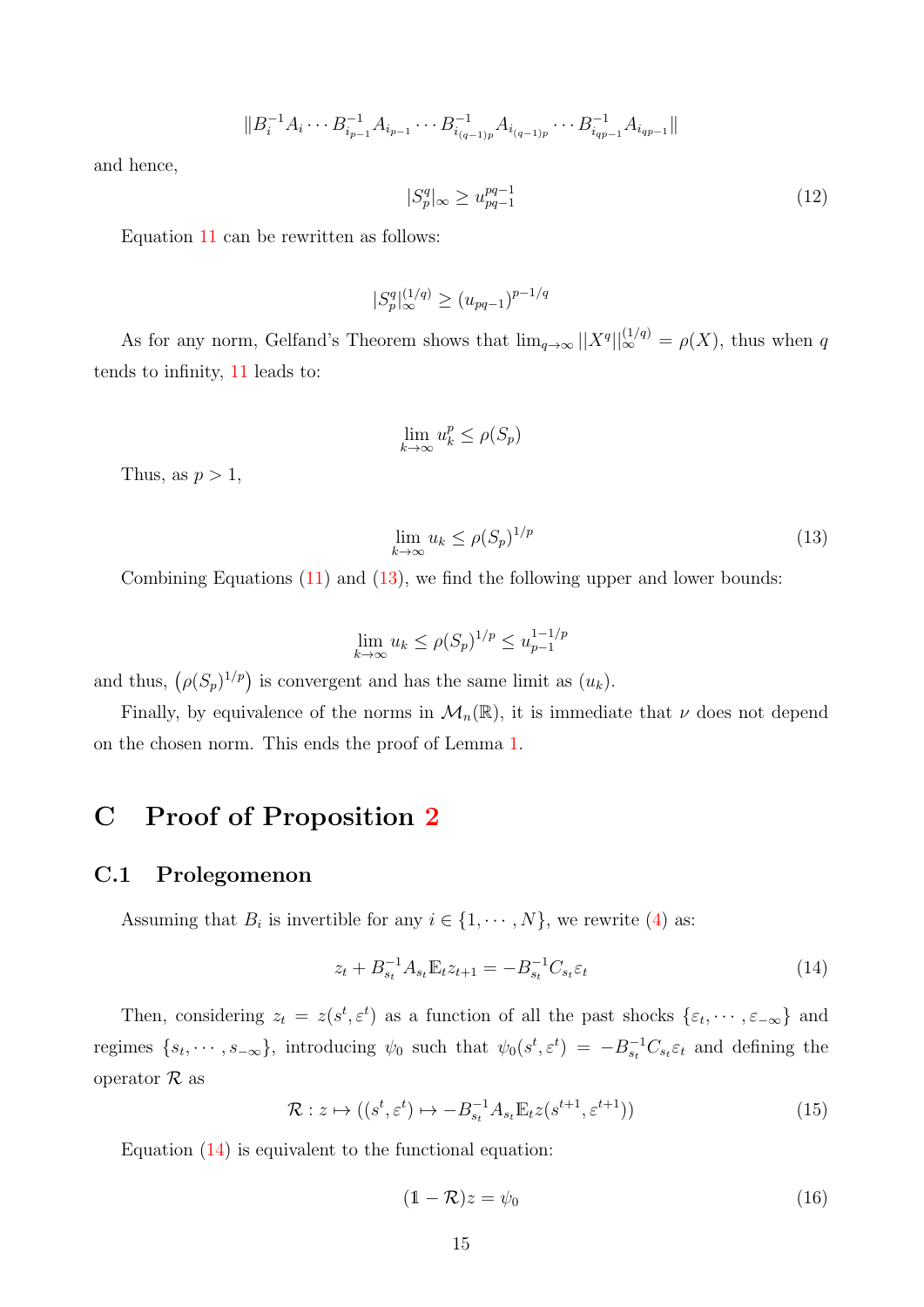This equation admits a unique solution if the operator  $1 - \mathcal{R}$  is invertible, and thus if  $1 \notin \sigma(\mathcal{R})$ . As a consequence, conditions of existence and uniqueness of a solution of (4) rely on the spectrum of  $R$ , this spectrum depending on the space of solutions we consider.

#### C.2 Characterization of the spectral radius of  $R$

We will prove the following lemma, describing the spectrum of  $\mathcal R$  in  $\mathcal B$ .

**Lemma 4.** The operator  $\mathcal{R}$  is bounded in  $\mathcal{B}$  and its spectrum is given by:

$$
\sigma(\mathcal{R}) = [-\nu, \nu]
$$

First,  $\mathcal R$  is bounded as the expectation operator is a bounded operator. The rest of the proof is based on two main arguments:

- The spectrum of  $R$  is symmetric convex.
- •

$$
\lim_{k \to +\infty} \|\mathcal{R}^k\|^{1/k} = \nu
$$

The second point ensures that  $\rho(\mathcal{R}) = \nu$  by applying the Gelfand characterization of the spectral radius for an operator, see for instance Theorem 22 p.8 in Müller  $(2003)$ , while the first point leads to the equality  $\sigma(\mathcal{R}) = [-\nu, \nu].$ 

First, we introduce the operators  $\mathcal{F}_i$ , for  $i \in \{1, \cdots N\}$ ,  $\mathcal{F}$  and  $\mathcal{L}$  on  $\mathcal{B}$  defined by:

$$
\mathcal{F}_i : \phi \mapsto ((s^t, \varepsilon^t) \mapsto \int_V \phi(is^t, \varepsilon \varepsilon^t) d\varepsilon
$$

$$
\mathcal{L} : \phi \mapsto ((s^t, \varepsilon^t) \mapsto \phi(s^{t-1}, \varepsilon^{t-1})
$$

$$
\mathcal{F}(\phi)(s^t, \varepsilon^t) = (p_{s_t 1} \mathcal{F}_1 + p_{s_t 2} \mathcal{F}_2)(\phi)(s^t, \varepsilon^t)
$$

The operators  $\mathcal{F}_i$  and  $\mathcal{L}$  have the following straightforward properties.

- 1.  $\mathcal{F}_i \mathcal{L} = \mathbb{1}$ , and  $\mathcal{F} \mathcal{L} = \mathbb{1}$
- 2.  $|||\mathcal{F}_i||| = 1$  and  $|||\mathcal{L}||| = 1$

where  $\|\cdot\|$  is the triple norm associated with the infinite norm  $\|\cdot\|_{\infty}$  on  $\mathcal{B}$ . Then  $\mathcal{R}$  can be rewritten as:

$$
\mathcal{R}(\phi)(s^t, \varepsilon^t) = B_{s_t}^{-1} A_{s_t}(p_{s_t} \mathcal{F}_1 + p_{s_t} \mathcal{F}_2)(\phi)(s^t, \varepsilon^t)
$$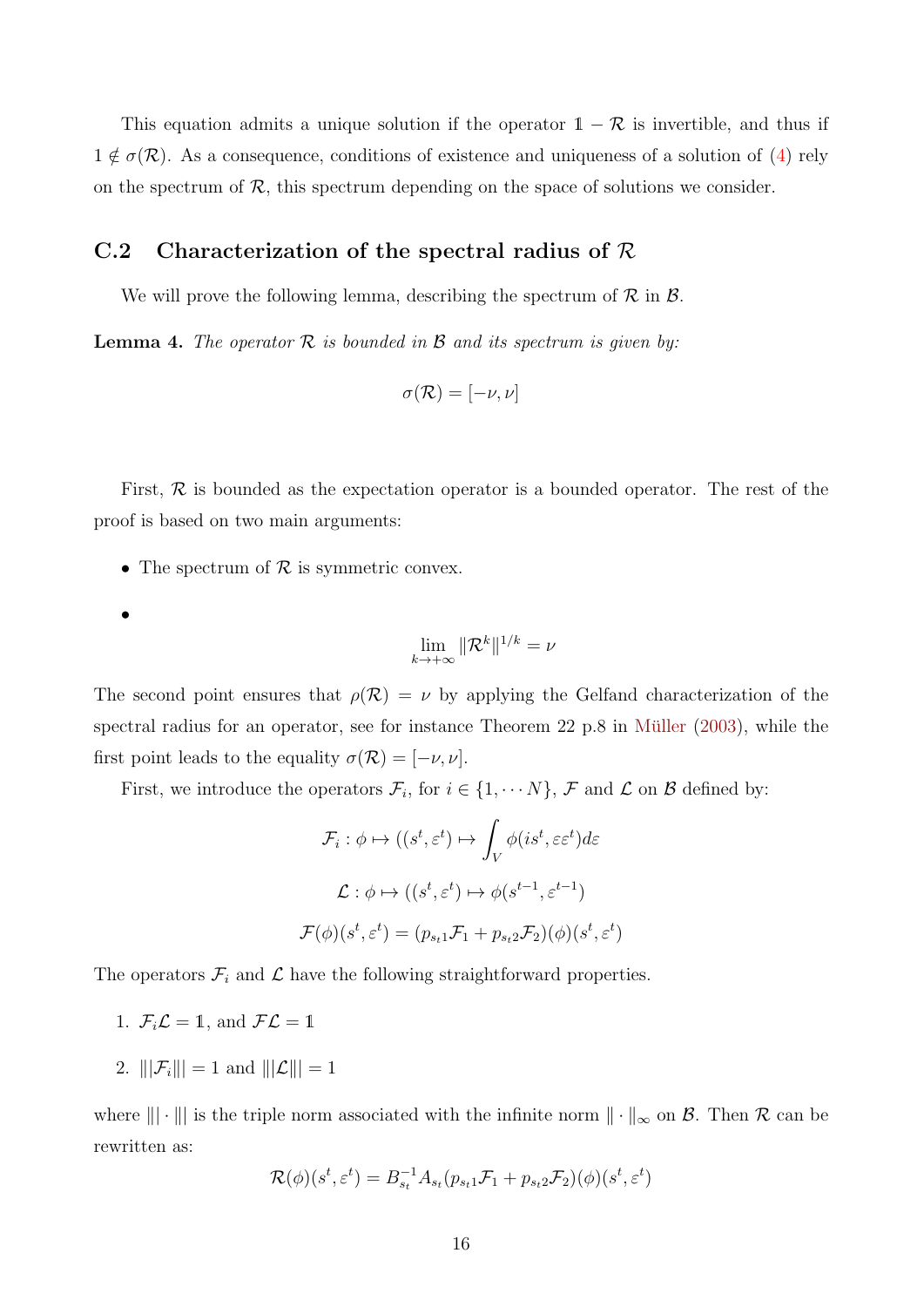We define  $\mathcal{\tilde{R}}$  by

$$
\tilde{\mathcal{R}}: \phi \mapsto A_{s_{t-1}}^{-1} B_{s_{t-1}} \mathcal{L}(\phi)(s^t, \varepsilon^t)
$$

We have that:

$$
\tilde{\mathcal{R}}\mathcal{R}=\mathcal{L}\mathcal{F},\qquad \mathcal{R}\tilde{\mathcal{R}}=1
$$

We mimic techniques used to study the spectrum of isometries in Banach spaces as for instance in Conway  $(1990)$ . We refer to this book and to Müller  $(2003)$  for the different type of spectrum. We know that the spectrum of R is a closed subset of  $[-\Vert \mathcal{R} \Vert, \Vert \mathcal{R} \Vert]$ , and that the boundary  $\partial \sigma(\mathcal{R})$  of  $\sigma(\mathcal{R})$  is included in the point approximate spectrum, i.e. the set of values  $\lambda$  such that  $\mathcal{R} - \lambda \mathbb{1}$  is not injective or not bounded below. We assume that  $\sigma(\mathcal{R})$  is not convex, and that there exists  $\lambda_0 \in (0, \nu)$  such that  $\lambda \in \partial \sigma(\mathcal{R})$ . Then, we prove that  $\lambda_0$  is an eigenvalue. Actually,  $\mathcal{R} - \lambda \mathbb{1}$  is bounded below for any  $\lambda < ||\mathcal{R}||$ . R is the composition of an invertible operator and an isometry, and thus is bounded below. Moreover, we notice that:

$$
\|\mathcal{R}\| = \sup_{v \in \text{Im}(\tilde{\mathcal{R}})} \frac{\|\mathcal{R}v\|}{\|v\|} = \left(\inf_{u} \frac{\|\tilde{\mathcal{R}}u\|}{\|u\|}\right)^{-1}
$$

which implies that:

$$
||u - \lambda \tilde{\mathcal{R}}u|| \leq (1 - \frac{\lambda}{\|\mathcal{R}\|})||u||
$$

We show now that for any  $\alpha$  such that  $|\alpha| < 1$ , then  $\lambda \alpha$  belongs to  $\sigma(\mathcal{R})$ . We know that  $\lambda$  is an eigenvalue of  $\mathcal{R}$ , let  $\phi_0 \in \mathcal{B}$  an eigenvector of  $\mathcal{R}$  associated with  $\lambda$ ,

$$
\mathcal{R}\phi_0=\lambda\phi_0
$$

We define  $f$  by:

$$
f = \phi_0 - \lambda \tilde{\mathcal{R}} \phi_0
$$

We notice that  $\mathcal{R}(f) = o$ , and that  $\|(\lambda \tilde{\mathcal{R}})^k(f)\| \leq \|\phi_0\|$ . Fix  $\alpha$  such that  $|\alpha| < 1$ . We define  $\tilde{\phi}_0$  by :

$$
\tilde{\phi}_0 = \sum_{k=0}^{\infty} \alpha^k (\lambda \tilde{\mathcal{R}})^k (f)
$$

We compute:

$$
\mathcal{R}(\tilde{\phi}_0) = \sum_{k=0}^{\infty} \alpha^k \mathcal{R}(\lambda \tilde{\mathcal{R}})^k(f)
$$

$$
\mathcal{R}(\tilde{\phi}_0) = \alpha \lambda \sum_{k=0}^{\infty} \alpha^k (\lambda \tilde{\mathcal{R}})^k(f) = \alpha \lambda \tilde{\phi}_0
$$

Thus  $\alpha\lambda$  is an eigenvalue of  $\mathcal R$ , which contradicts  $\lambda \in \partial \sigma(\mathcal R)$ , and  $\partial \sigma(\mathcal R) = \nu$ .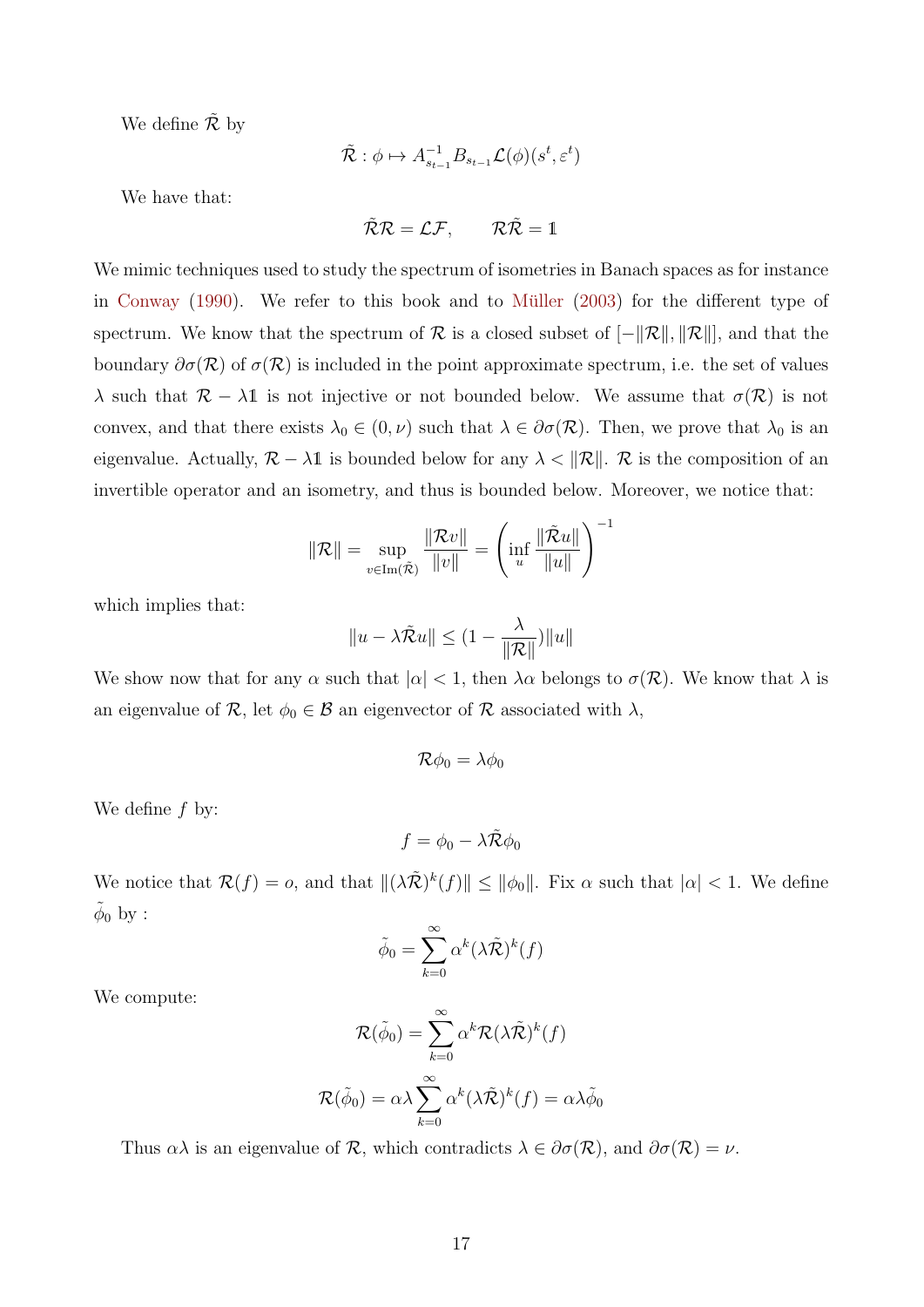Concerning the second point, we first prove that  $\lim_{k\to+\infty} ||\mathcal{R}^k||^{1/k} \leq \nu$ . Then we construct, for any  $k$ , a function  $\phi_k$ , such that:

$$
\|\mathcal{R}^k(\phi_k)\|^{1/k} \ge \rho(S_k)^{1/k}
$$

This construction is a generalization to the multivariate cases of Farmer et al. (2009a) and Farmer et al. (2010).

We compute

$$
\mathcal{R}^{k}(\phi)(s^{t}) = \sum_{i_{1},\cdots,i_{k}} p_{s_{t}i_{1}} p_{i_{1}i_{2}} \cdots p_{i_{k-1}i_{k}} B_{s_{t}}^{-1} A_{s_{t}} B_{i_{1}}^{-1} A_{i_{1}} \cdots B_{i_{k-1}}^{-1} A_{i_{k-1}} \mathcal{F}_{i_{1}} \cdots \mathcal{F}_{i_{k}}(\phi)(s^{t})
$$

We will find an upper bound and a lower bound for  $\|\mathcal{R}^k\|$ , in terms of a sequence  $(u_k)$ associated to well-chosen norms on  $\mathcal{M}_n(\mathbb{R})$ . First, we consider the triple norm associated to the infinite norm on  $\mathcal{M}_n(\mathbb{R})$  and the associated sequence  $u_k$ . For any  $\phi$  such that  $\|\phi\|_{\infty} = 1$ , we obtain by sub-additivity of the norm,

$$
\|\mathcal{R}^{k}(\phi)\|_{\infty} \leq \sum_{i_1,\dots,i_k} p_{s_i i_1} p_{i_1 i_2} \cdots p_{i_{k-1} i_k} \|\|B_{s_i}^{-1} A_{s_i} B_{i_1}^{-1} A_{i_1} \cdots B_{i_{k-1}}^{-1} A_{i_{k-1}}\|\| = u_k^k
$$

which leads to  $\lim_{k \to +\infty} ||\mathcal{R}^k||^{1/k} \leq \nu$ .

Reciprocally, we consider on  $\mathcal{M}_{r,s}(\mathbb{R})$  the norm  $|\cdot|$  defined by:

$$
|M| = \sum_{i,j} |m_{i,j}|, \text{ where } M = [m_{i,j}]_{(i,j)\in\{1,\dots,r\}\times\{1,\dots,s\}}
$$

This norm satisfies:

=

- $|M| \leq r |||M|||_{\infty}$
- If we write  $M = [M_1, M_2, \cdots, M_l]$  by blocks, we notice the following useful property:

$$
|M| = \sum_{i=1}^{l} |M_i|
$$

Fix  $s_t \in \{1, \dots, N\}$  and let us denote by  $\{w_{i_1 \cdots i_{k+1}}, \forall (i_1 \cdots i_{k+1} \in \{1, \dots, N\})\}$  a family of  $n \times 1$  vectors and rewrite the following sum as a product of matrices by blocks:

$$
\sum_{(i_1,\dots,i_k)\in\{1,\dots,N\}^k} p_{s_t i_1} p_{i_1 i_2} \cdots p_{i_{k-1} i_k} A_{s_t} A_{i_1} \cdots A_{i_{k-1}} w_{s_t i_1 \cdots i_{k-1}}
$$
\n
$$
\begin{bmatrix} p_{s_t 1} \cdots p_{11} [B_{s_t}^{-1} A_{s_t} \cdots B_1^{-1} A_1] & \cdots & |p_{s_t N} \cdots p_{N N} [B_{s_t}^{-1} A_{s_t} \cdots B_N^{-1} A_N] \end{bmatrix} \times \begin{bmatrix} w_{s_t 1 \cdots 1} \\ \vdots \\ w_{s_t N \cdots N} \end{bmatrix}
$$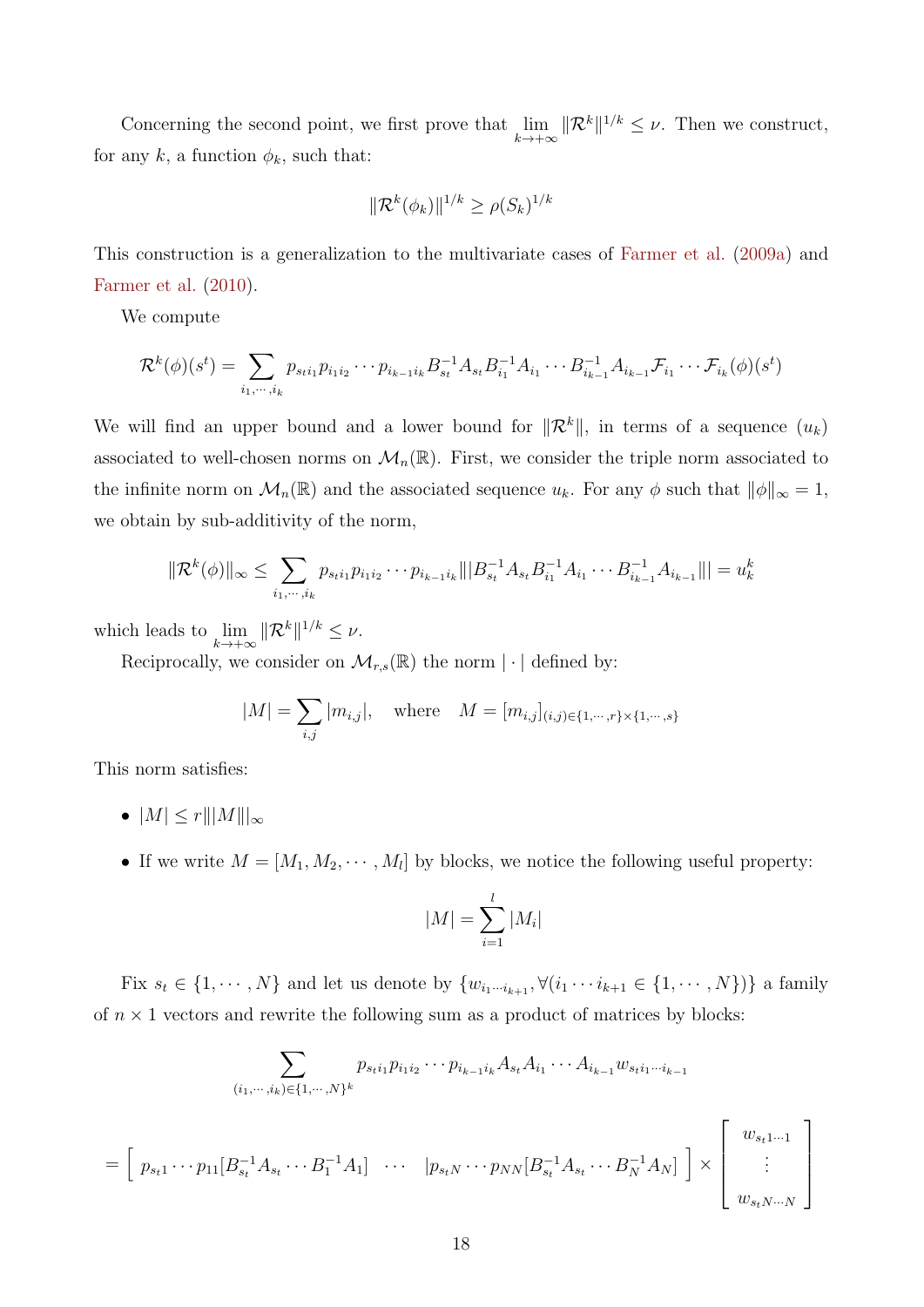Thus,

$$
\sup_{\|w_{i_1\cdots i_p}\|_{\infty}\leq 1} \|\sum_{i_1,\cdots,i_k} p_{s_1i_1}p_{i_1i_2}\cdots p_{i_{k-1}i_k}A_{s_t}A_{i_1}\cdots A_{i_{k-1}}w_{i_1\cdots i_p}\|_{\infty}
$$

$$
= \sup_{\|w_{i_1\cdots i_p}\|_{\infty}\leq 1} \|\left[p_{s_11}\cdots p_{11}[B_{s_1}^{-1}A_{s_1}\cdots B_1^{-1}A_1]\cdots |p_{s_tN}\cdots p_{NN}[B_{s_t}^{-1}A_{s_t}\cdots B_N^{-1}A_N]\right] \times \left[\begin{array}{c}w_{s_t1\cdots 1}\\ \vdots\\ w_{s_tN\cdots N}\end{array}\right]\|_{\infty}
$$

$$
= ||| \left[ p_{s_t 1} \cdots p_{11} [B_{s_t}^{-1} A_{s_t} \cdots B_1^{-1} A_1] \cdots | p_{s_t N} \cdots p_{N N} [B_{s_t}^{-1} A_{s_t} \cdots B_N^{-1} A_N] \right] |||_{\infty}
$$

$$
\geq \frac{1}{Nn} \left[ p_{s_t 1} \cdots p_{11} [B_{s_t}^{-1} A_{s_t} \cdots B_1^{-1} A_1] \cdots p_{s_t N} \cdots p_{N N} [B_{s_t}^{-1} A_{s_t} \cdots B_N^{-1} A_N] \right] \right|
$$

$$
\geq \frac{1}{Nn} \sum_{i_1, \dots, i_k} p_{s_i i_1} p_{i_1 i_2} \cdots p_{i_{k-1} i_k} |A_{s_i} A_{i_1} \cdots A_{i_{k-1}}|
$$

Furthermore, as the considered space is a bounded subset of finite-dimensional vectorial space, the supremum is reached and there exist  $N^k$  vectors  $(w_{s_t i_1\cdots i_{k-1}})$  for  $(i_1, \cdots, i_{k-1})$  $\{1, \cdots, N\}^{k-1}$  such that:

$$
\|\sum_{i_1,\dots,i_k} p_{s_{t}i_1} p_{i_1i_2}\cdots p_{i_{k-1}i_k} B_{s_t}^{-1} A_{s_t} B_{i_1}^{-1} A_{i_1}\cdots B_{i_{k-1}}^{-1} A_{i_{k-1}} w_{i_1\cdots i_p}\|
$$
  

$$
\geq \frac{1}{Nn} \sum_{i_1,\dots,i_k} p_{s_t i_1} p_{i_1 i_2}\cdots p_{i_{k-1}i_k} |B_{s_t}^{-1} A_{s_t} B_{i_1}^{-1} A_{i_1}\cdots B_{i_{k-1}}^{-1} A_{i_{k-1}}|
$$

We define the function  $\phi_0$  by: $\phi_0(s^t) = w_{s_ts_{t-1}s_{t-2}\cdots s_{t-k}}$ . This function is bounded and of norm 1. Moreover,  $\phi_0$  satisfies:

$$
\sum_{s_t} \|\mathcal{R}^k(\phi_0)(s^t)\| \ge \frac{1}{Nn} \sum_{s_t, i_1, \dots, i_k} p_{s_t i_1} p_{i_1 i_2} \cdots p_{i_{k-1} i_k} |B_{s_t}^{-1} A_{s_t} B_{i_1}^{-1} A_{i_1} \cdots B_{i_{k-1}}^{-1} A_{i_{k-1}}| = \frac{1}{Nn} (\tilde{u}_k)^k
$$

which leads to:

$$
\|\mathcal{R}^{k}(\phi_0)\|_{\infty} \ge \frac{1}{N^2 n} \left(\tilde{u}_k\right)^k
$$

Finally, this implies that:

$$
\|\mathcal{R}^k\|^{1/k} \geq (N^2n)^{-1/k}\tilde{u}_k
$$

Taking the limit, we get that  $\lim_{k \to +\infty} ||\mathcal{R}^k||^{1/k} \geq \nu$ . This ends the proof of Lemma 4.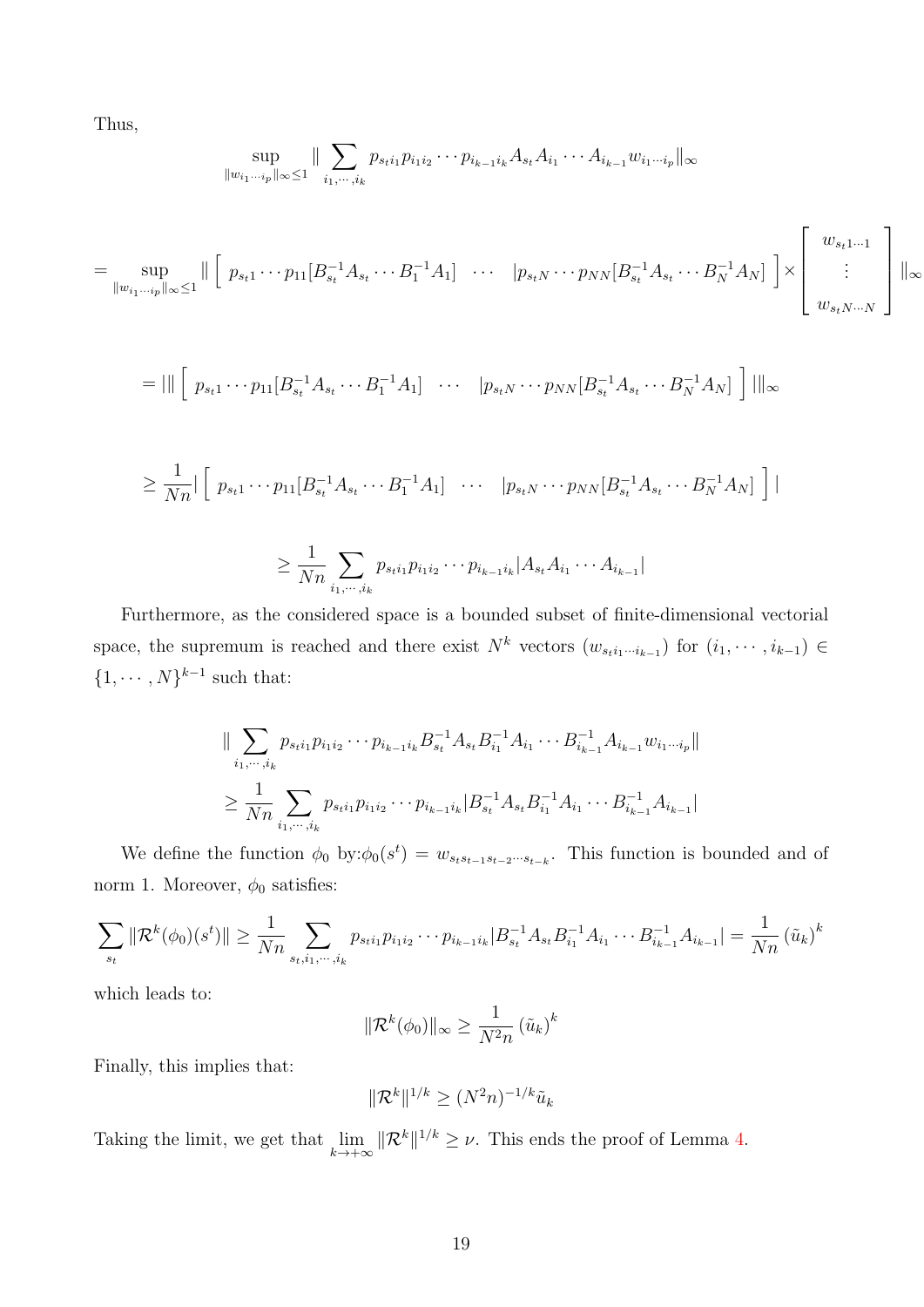#### C.3 Proof of Proposition 2

A consequence of Lemma 4 is that  $1 \in \sigma(\mathcal{R})$  if and only if  $\nu \geq 1$ , and thus  $(1 - \mathcal{R})$  is invertible if and only if  $\nu < 1$ , which proves Proposition 2.

### D Proofs of Lemmas 2 and 3

Lemma 2 follows directly from Equation (13).

To prove Lemma 3, we notice that

$$
u_k^k = \sum_{(i_1,\dots,i_k,i_{k+1}) \in \{1,\dots,N\}^k} p_{i_1 i_2} \cdots p_{i_{k-1} i_k} p_{i_k i_{k+1}} || B_{i_1}^{-1} A_{i_1} \cdots B_{i_k}^{-1} A_{i_k} ||
$$

Then by considering the multiples of  $p$  ( $k = np$ ) and by only keeping the diverging trajectory (the hypothesis of the Lemma), we can rewrite the above equation as follows:

$$
u_{np}^{np} \ge [p_{i_0i_1}p_{i_1i_2}\cdots p_{i_{p_0}i_0}||B_{i_0}^{-1}A_{i_0}\cdots B_{i_{p_0}}^{-1}A_{i_{p_0}}||]^n
$$

and hence,

$$
u_{np} \ge [p_{i_0i_1}p_{i_1i_2}\cdots p_{i_{p_0i_0}}||B_{i_0}^{-1}A_{i_0}\cdots B_{i_{p_0}}^{-1}A_{i_{p_0}}||]^{1/p}
$$

Besides,

$$
[p_{i_0i_1}p_{i_1i_2}\cdots p_{i_{p_0}i_0}\|B_{i_0}^{-1}A_{i_0}\cdots B_{i_{p_0}}^{-1}A_{i_{p_0}}\|]^{1/p} \ge \rho(p_{i_0i_1}p_{i_1i_2}\cdots p_{i_{p_0}i_0}B_{i_0}^{-1}A_{i_0}\cdots B_{i_{p_0}}^{-1}A_{i_{p_0}})
$$

Thus,

$$
\lim_{n \to \infty} u_{np} \ge \rho(p_{i_0 i_1} p_{i_1 i_2} \cdots p_{i_{p_0} i_0} B_{i_0}^{-1} A_{i_0} \cdots B_{i_{p_0}}^{-1} A_{i_{p_0}})
$$

The right-hand-side of the inequality is larger than one by hypothesis which implies that  $\nu > 1$ .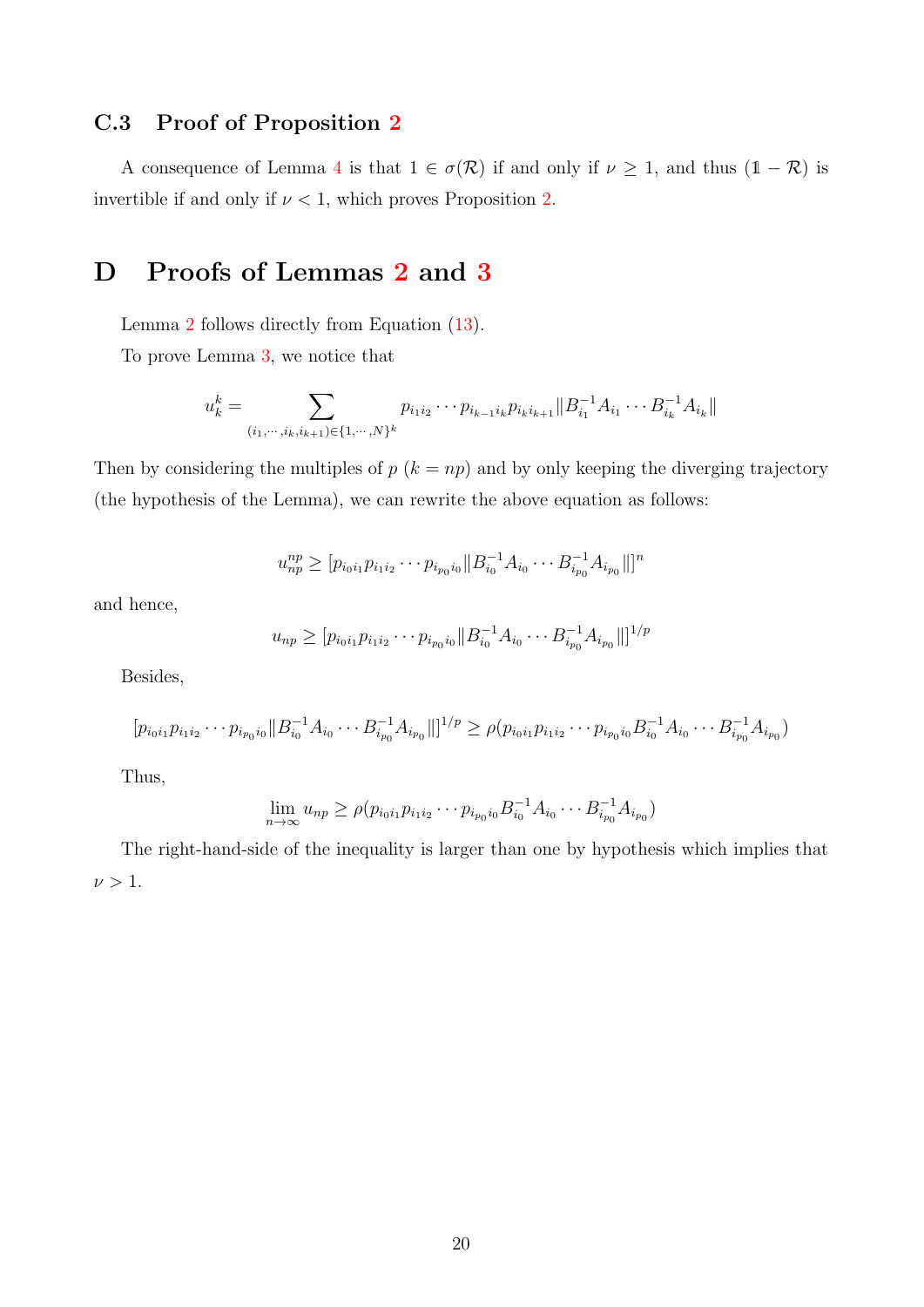### References

- BARTHÉLEMY, J. AND M. MARX (2011): "State-Dependent Probability Distributions in Non Linear Rational Expectations Models," Working Papers 347, Banque de France.
- BIANCHI, F. (2012): "Evolving Monetary/Fiscal Policy Mix in the United States," American Economic Review, 102, 167–72.
- BLANCHARD, O. AND C. M. KAHN (1980): "The Solution of Linear Difference Models under Rational Expectations," Econometrica, 48.
- BLONDEL, V. AND J. TSITSIKLIS (1997): "The Lyapunov exponent and joint spectral radius of pairs of matrices are hard - when not impossible- to compute and to approximate," Maths of Control, Signals and Systems 10.
- $(2000)$ : "The boundedness of all products of a pair of matrices is undecidable," Systems and Control Letters 41.
- Conway, J. (1990): A course in functional analysis, Springer.
- DAVIG, T. AND T. DOH (2008): "Monetary policy regime shifts and inflation persistence," Tech. rep.
- DAVIG, T. AND E. M. LEEPER (2007): "Generalizing the Taylor Principle," American Economic Review, 97, 607–635.
- $-(2010)$ : "Generalizing the Taylor Principle: Reply," American Economic Review, 100, 618–624.
- FARMER, R. E. A., D. F. WAGGONER, AND T. ZHA (2009a): "Indeterminacy in a forwardlooking regime switching model," International Journal of Economic Theory, 5, 69–84.
- $(2009b)$ : "Understanding Markov-switching rational expectations models," *Journal of* Economic Theory, 144, 1849–1867.
- $(2010)$ : "Generalizing the Taylor Principle: a comment," American Economic Review.
- Foerster, A., J. Rubio-Ramirez, D. Waggoner, and T. Zha (2011): "Essays on Markov-Switching Dynamic Stochastic General Equilibrium Models," Foerster's PhD Dissertation, Chapter 2, Department of Economics, Duke University.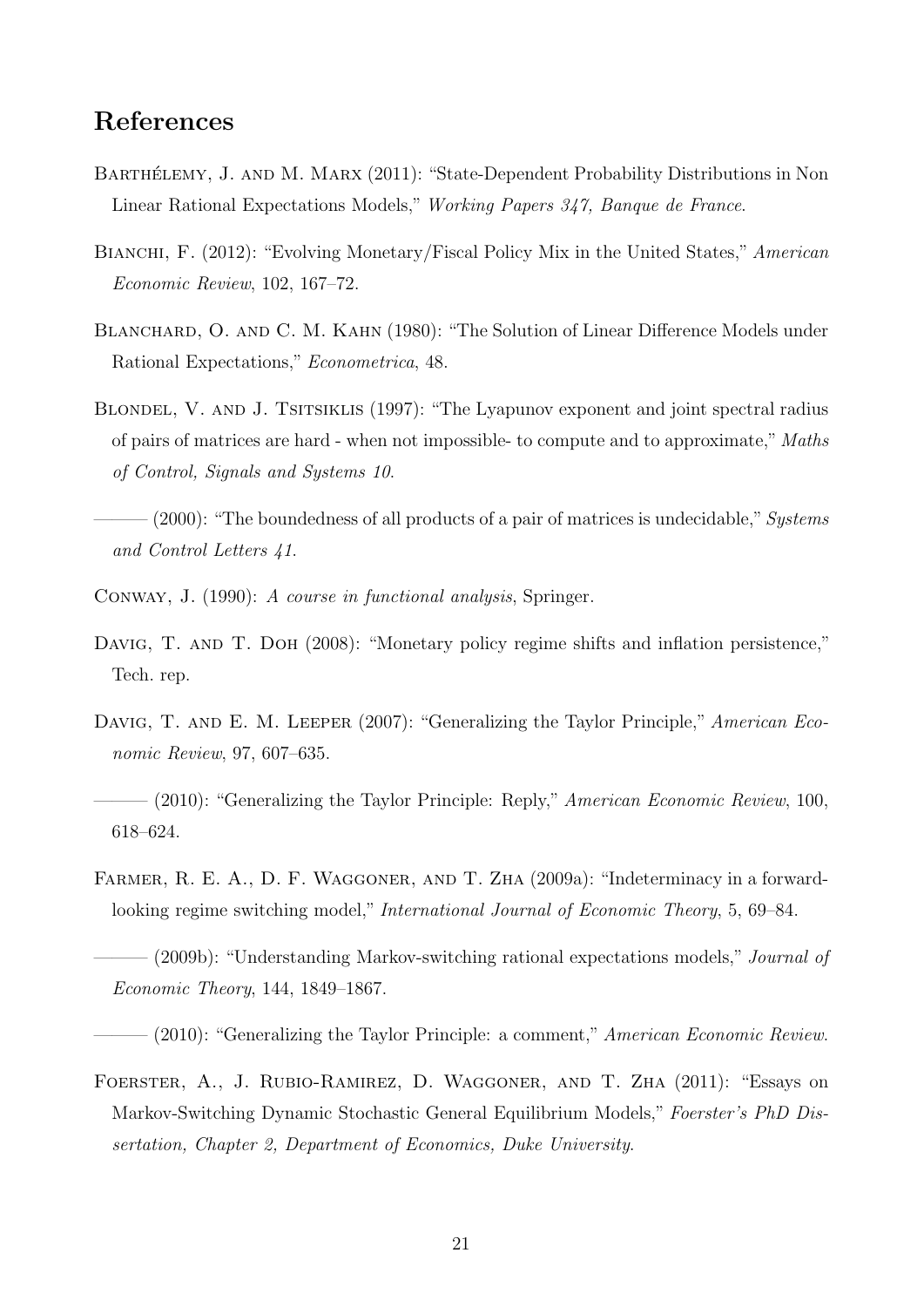- MÜLLER, V. (2003): "Spectral theory of linear operators: and spectral systems in Banach algebras," Operator Theory, Advances and Applications, vol. 139. Birkhaüser.
- Theys, J. (2005): "Joint Spectral Radius :theory and approximations," PhD Thesis, Center for Systems Engineering and Applied Mechanics, Université Catholique de Louvain.
- WOODFORD, M. (1986): "Stationary Sunspot Equilibria: The Case of Small Fluctuations around a Deterministic Steady State," mimeo.